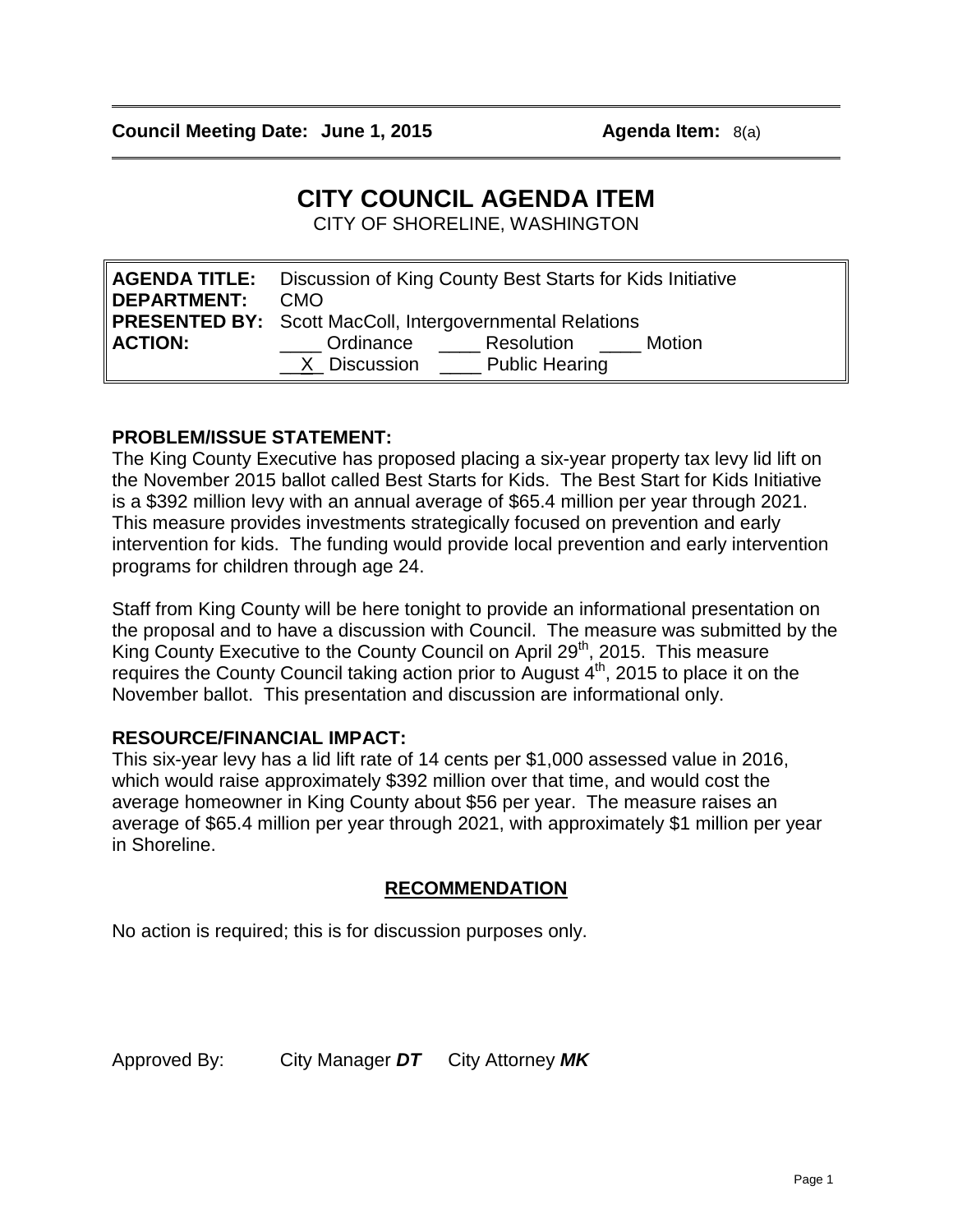# **INTRODUCTION**

King County is proposing to place a six-year property tax levy lid lift on the November 2015 ballot called Best Starts for Kids. The Best Start for Kids Initiative is a \$392 million levy with an annual average of \$65.4 million per year through 2021. The measure utilizes prevention and early intervention as the least expensive way to address serious problems like obesity, mental illness, substance abuse, and incarceration.

The County proposal notes that much of the County's funding responds to negative outcomes – severe mental illness, homelessness, chronic illness, and youth dropouts involved in the juvenile justice system. Specifically, 75% of the County's General Fund pays for the law and justice system.

The measure is a result of implementing the King County Strategic Plan, the Equity and Social Justice Ordinance, the Health and Human Services Transformation Plan and development of the Youth Action Plan. County staff began examining how the County could improve outcomes and allow individuals and communities to improve outcomes for all children and youth in King County. The result is the Best Starts for Kids Report to the King County Council (Attachment A), and the associated levy proposal.

# **BACKGROUND**

This six-year levy has a lid lift rate of 14 cents per \$1,000 assessed value in 2016, which would raise approximately \$392 million over that time. This would cost the average homeowner in King County about \$56 per year. \$58.3 million is raised in 2016, with an average of \$65.4 million raised per year through 2021.

The key provisions of the proposal include:

- 50% of the revenue would be invested in strategies focused on children under age five and pregnant women, as research shows that the earlier investments are made, the greater the return on a child's development.
- 35% of the revenue would be invested in strategies focused on children and youth ages 5-24, as prevention strategies focused at key developmental stages or transition points in a young person's life help to sustain gains made earlier in life.
- 9% would be invested in community-level strategies through expansion and sustainability of the partnership between King County and the Seattle Foundation on Communities and Opportunity.
- 6% would support evaluation, data collection and improving delivery of services and programs for children and youth.

Initial levy collections would be used to create a family and youth homelessness prevention initiative modeled on a successful pilot implemented by organization serving survivors of domestic violence, to fund additional research to expand the reach of prevention strategies, and to establish a levy reserve fund.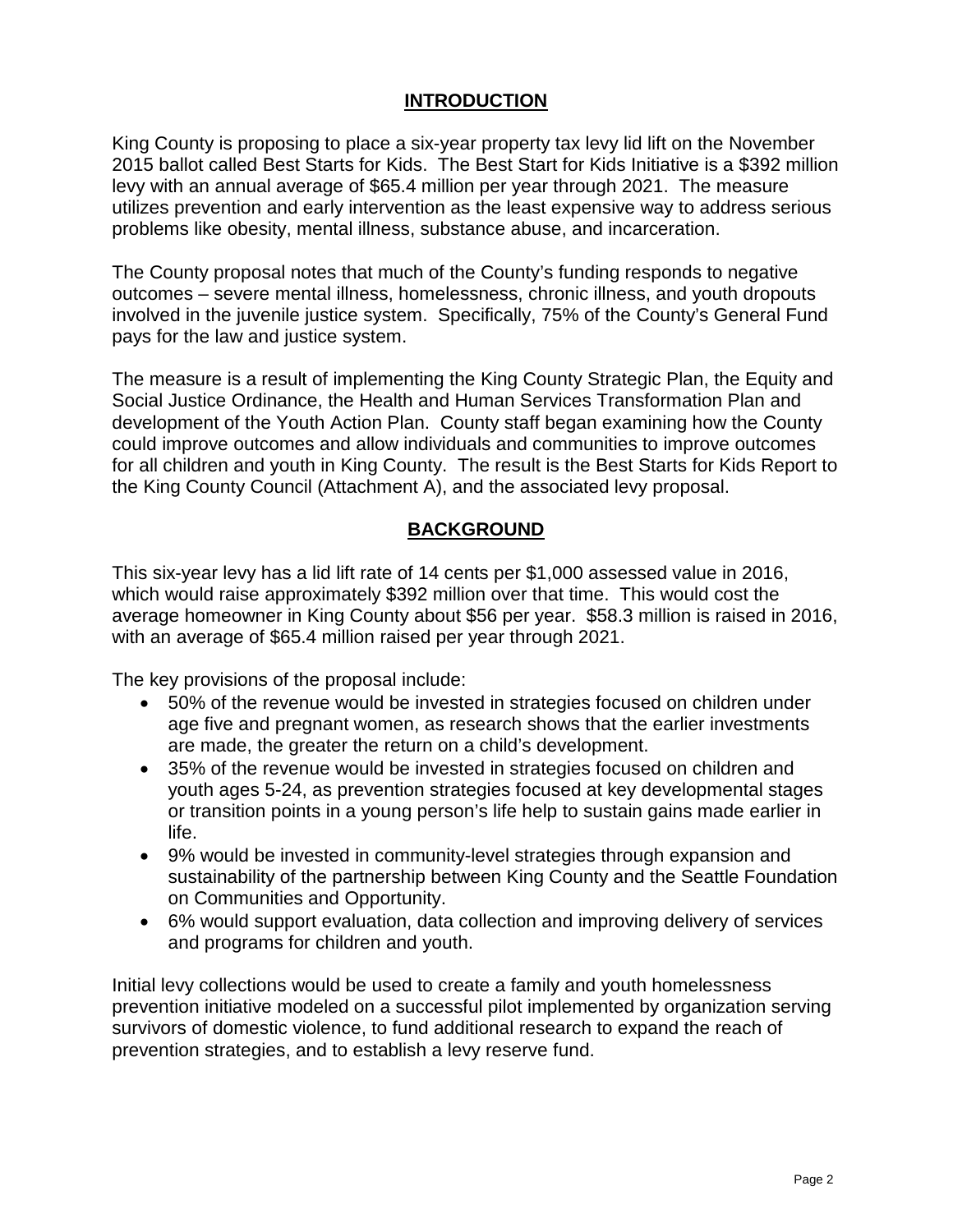There is a proposed advisory board to assist the County to consider the outcomes, policies and investments for the initiative. The King County Department of Community and Health Services will provide financial oversight responsibilities.

Best Starts for Kids strategies are designed to be both universal and targeted, with the majority of the funding competitively bid in outcomes –focused contracts to communitybased organizations. If the measure is approved, the County will refine the outcomes and indicators through development of a detailed implementation plan with input and consultation from the community.

# **RESOURCE/FINANCIAL IMPACT**

This six-year levy has a lid lift rate of 14 cents per \$1,000 assessed value in 2016, which would raise approximately \$392 million over that time, and would cost the average homeowner in King County about \$56 per year. The measure raises an average of \$65.4 million per year through 2021, with approximately \$1 million per year in Shoreline.

# **RECOMMENDATION**

No action is required; this is for discussion purposes only.

# **ATTACHMENTS**

Attachment A: Best Starts for Kids Report to King County Council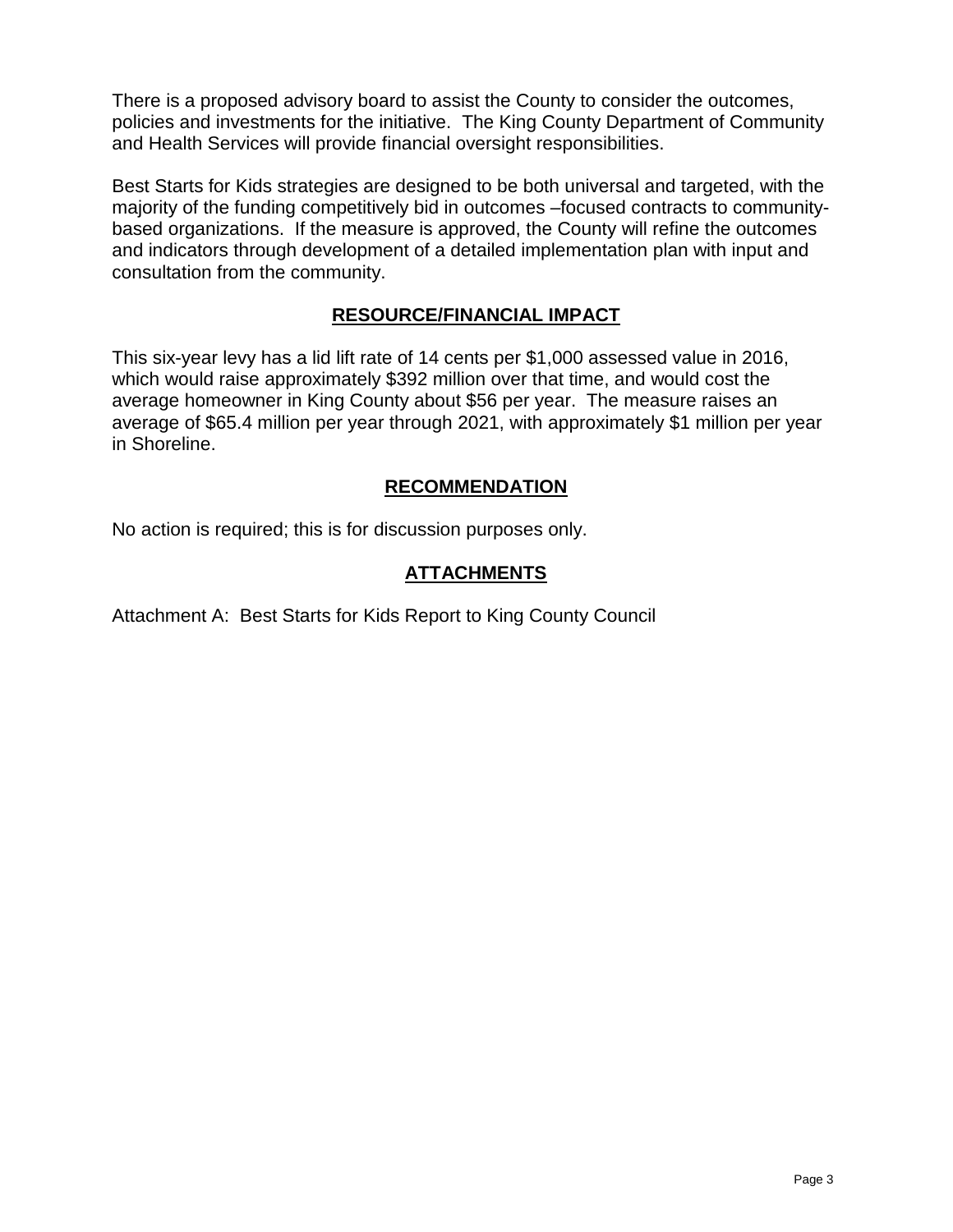

**Best Starts for Kids Report to King County Council** 

Prevention and early intervention are the most effective and least expensive ways to address our most serious problems such as obesity, mental illness, substance abuse, and incarceration. Science tells us that lifelong problems can be prevented by investing heavily in children before age five, and then making strategic investments at critical points in a young person's development before age 24. Yet, much of the County's funding is responding to negative outcomes—severe mental illness, homelessness, chronic illness, and youth who have already dropped out of school or who have been involved in the juvenile justice system. Specifically, 75 percent of the County's General Fund pays for the law and justice system.

For our region to continue to prosper in the future, we need everyone to have a fair opportunity to succeed, regardless of race, ethnicity or where they live in the County. Unfortunately, in King County there are significant inequities. Where you live, how much you make and the color of your skin are all major predictors of your life experience and your chances of living well and thriving. We must do better to ensure that King County is a place where everyone has an opportunity to succeed. It is not just an issue of fairness—we are more competitive in the global economy when everyone is able to contribute.

In 2014, as part of the implementation of the King County Strategic Plan

(http://www.kingcounty.gov/exec/PSB/StrategicPlan/CountyStratPlan.aspx), Equity and Social Justice ordinance [\(http://mkcclegisearch.kingcounty.gov/View.ashx?M=F&ID=1060175&GUID=9E24A75D-5885-](http://mkcclegisearch.kingcounty.gov/View.ashx?M=F&ID=1060175&GUID=9E24A75D-5885-4088-98D3-AE6BA187B20F) [4088-98D3-AE6BA187B20F\)](http://mkcclegisearch.kingcounty.gov/View.ashx?M=F&ID=1060175&GUID=9E24A75D-5885-4088-98D3-AE6BA187B20F), the Health and Human Services Transformation Plan [\(http://www.kingcounty.gov/elected/executive/health-human-services-transformation.aspx\)](http://www.kingcounty.gov/elected/executive/health-human-services-transformation.aspx), and development of the Youth Action Plan

[\(http://www.kingcounty.gov/council/issues/YouthActionPlan.aspx\)](http://www.kingcounty.gov/council/issues/YouthActionPlan.aspx), King County staff began examining how the County could improve outcomes and allow individuals and communities to achieve their full potential by balancing its investment portfolio with more preventive approaches. The resulting Best Starts for Kids levy proposal is guided by, and represents, a further implementation of the County's adopted policy direction.

To improve outcomes for all children and youth in King County and prevent crises before they begin, Executive Constantine is proposing Best Starts for Kids, a six-year \$65.4 million average per year property tax levy. Best Starts for Kids will be outcomes focused and fund the following three strategic areas:

1. Prevention and early intervention programs for children before age five;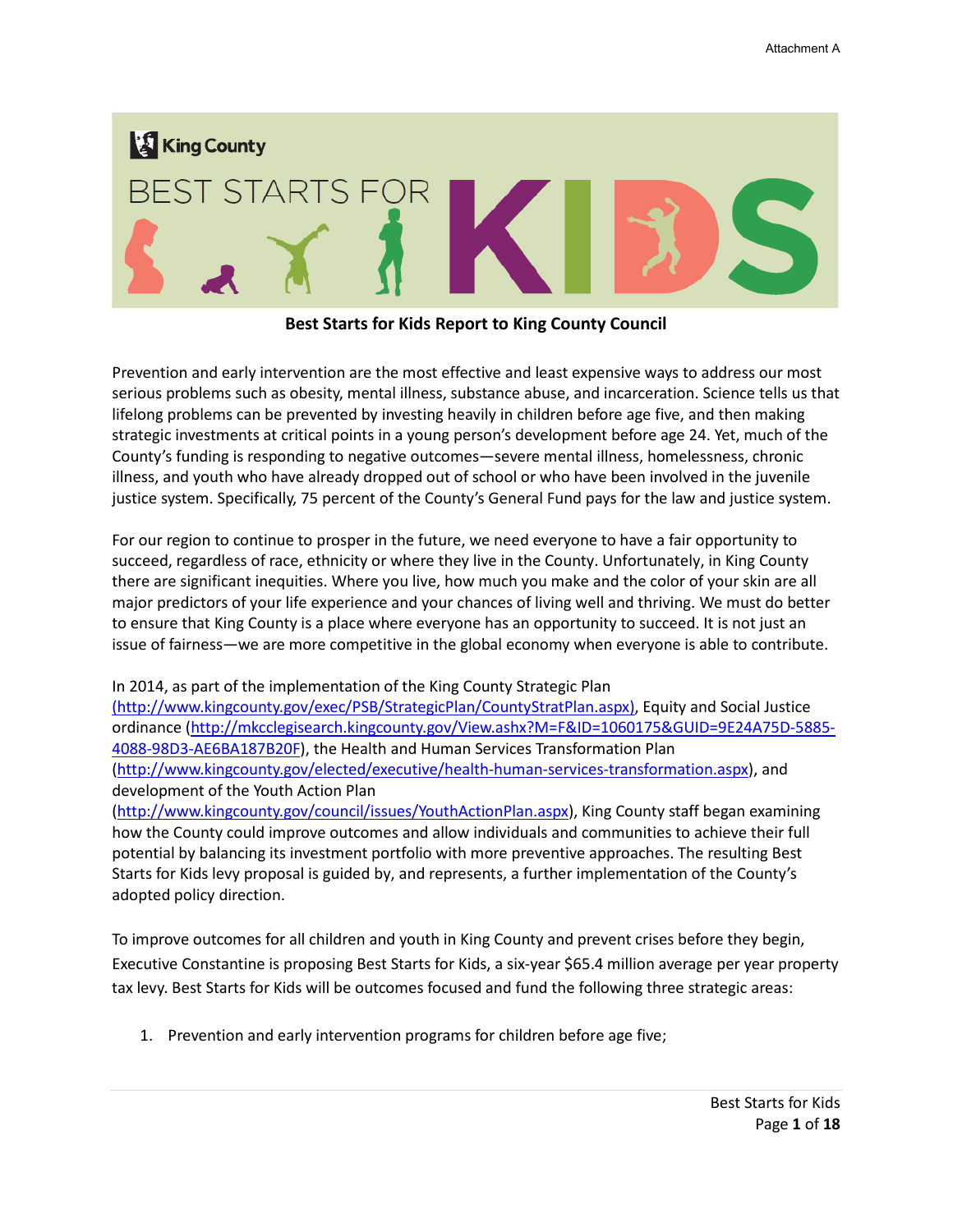- 2. Prevention and early intervention programs for children and youth age five through twenty-four; and
- 3. Prevention strategies at the community level.

These three strategic areas are outlined in greater detail below. After the Levy passes, there will be a comprehensive community planning process to develop a detailed Implementation Plan that identifies what programs, interventions and approaches will be funded and what the specific and quantifiable outcomes will be. The Implementation Plan will also address limiting county costs for administering the levy. The Best Starts for Kids implementation phase will utilize outreach approaches and engagement strategies to reach diverse communities that have recently been successful in other initiatives, such as outreach for health coverage enrollment under the Affordable Care Act

[\(http://www.kingcounty.gov/coverage\)](http://www.kingcounty.gov/coverage) and community engagement for Communities of Opportunity and the Youth Action Plan. This planning will also draw on learnings from other successful community engagement and implementation processes—for example, the Mental Illness and Drug Dependency (MIDD) sales tax [\(http://www.kingcounty.gov/healthservices/MHSA/MIDDPlan.aspx\)](http://www.kingcounty.gov/healthservices/MHSA/MIDDPlan.aspx), which broadly included community partners, local government and all branches of King County government. The Implementation Plan for the community-level strategies will occur through Communities of Opportunity, a successful effort that is currently underway in King County through a partnership with The Seattle Foundation. Consistent with King County's commitment to equity and social justice, Best Starts for Kids has been and will continue to be developed with an equity and social justice lens and will be focused on reducing and eliminating inequities in King County. The Implementation Plan ultimately will be approved by the Metropolitan King County Council.

#### **Best Starts for Kids Is Outcomes-Based**

Best Starts for Kids was developed based on outcomes that King County wants to achieve for our region:

- 1. Babies are born healthy and establish a strong foundation for lifelong health and well-being.
- 2. King County is a place where everyone has equitable opportunities to progress through childhood safely and healthy, building academic and life skills to be thriving members of their community.
- 3. Communities offer safe, welcoming, and healthy environments that help improve outcomes for all of King County's children and families, regardless of where they live.

It may be several decades for many of the outcomes to be realized. However, during the six-year life of the Levy, King County will show progress in reaching these outcomes by setting indicators and establishing goals. Indicators will be at both the individual and community levels. While many of the indicators and their associated goals will be based on strategies with proven results, King County recognizes that not all practices are appropriate or have been tested on all cultural and ethnic groups. Best Starts for Kids will also fund promising practices and pay for evaluation of these practices so that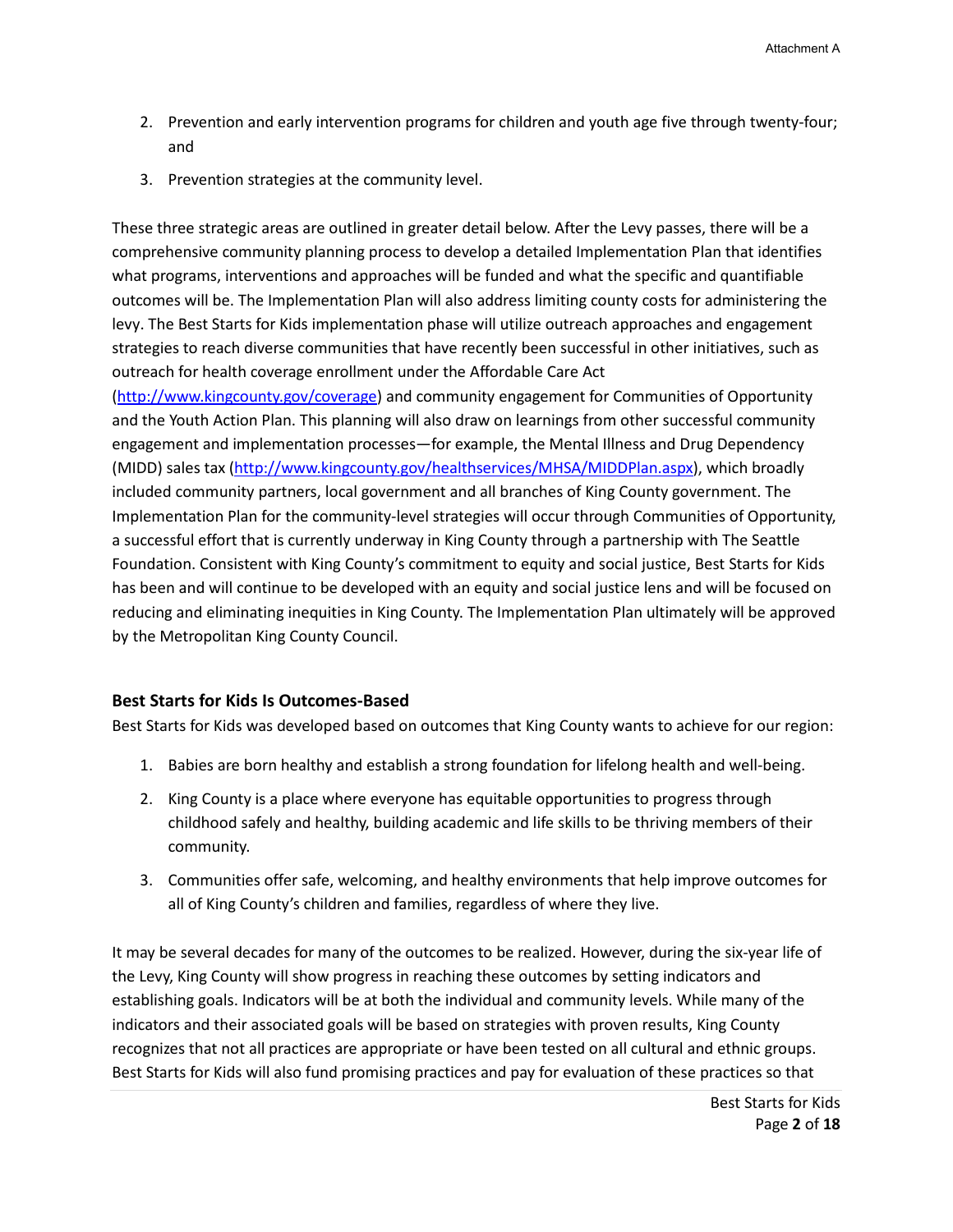promising practices can become proven practices. King County's progress towards the goals associated with these indicators will signal that we are on the path to achieving our overall outcomes. Examples of indicators and goals include:

### Individual Indicators:\*

- Increase the percent of pregnant women who receive early and adequate prenatal care to **78%**
- Increase technical assistance to child care providers by **25%**
- Reduce psychiatric hospitalizations for children and youth by **15%**
- Decrease the percent of youth using alcohol or drugs to **15%**
- Increase the percent of youth who feel they have an adult in their community that they can talk to about something important to **76%**
- Decrease the percent of school-age youth in South King County who are at an unhealthy weight to **23%**

*\*Goals are based on adherence to a proven model.*

### Community Indicators (some are long-term indicators)

- Decrease in inequities in outcomes for children and youth in King County
- Decrease in disparities in health and well-being outcomes currently seen between different areas within King County
- Decrease in funds spent on crisis services, such as incarceration and involuntary commitment
- Decrease in domestic violence
- Increase in family and youth who are prevented from entering homelessness
- Decrease in suspensions and expulsions, from child care through high school
- Improve the quality of life index (health, housing and economic opportunity) in Communities of **Opportunity**

All of the outcomes and indicators will be refined as part of the Levy implementation phase. We will ensure alignment with other significant initiatives focused on children and youth in the community, such as the Youth Action Plan, Road Map Project [\(http://www.roadmapproject.org/\)](http://www.roadmapproject.org/) and the Seattle Pre-School Program [\(http://www.seattle.gov/education/childcare-and-preschool/seattle-preschool](http://www.seattle.gov/education/childcare-and-preschool/seattle-preschool-program)[program\)](http://www.seattle.gov/education/childcare-and-preschool/seattle-preschool-program), so that the same outcomes are being measured and evaluated.

Based on experience with proven programs, we know that by investing in the types of strategies detailed in the pages below, we can achieve a positive return, as measured through their impacts in a multitude of areas—chronic disease, substance abuse, criminal behavior, child abuse and neglect, economic productivity, etc. For example: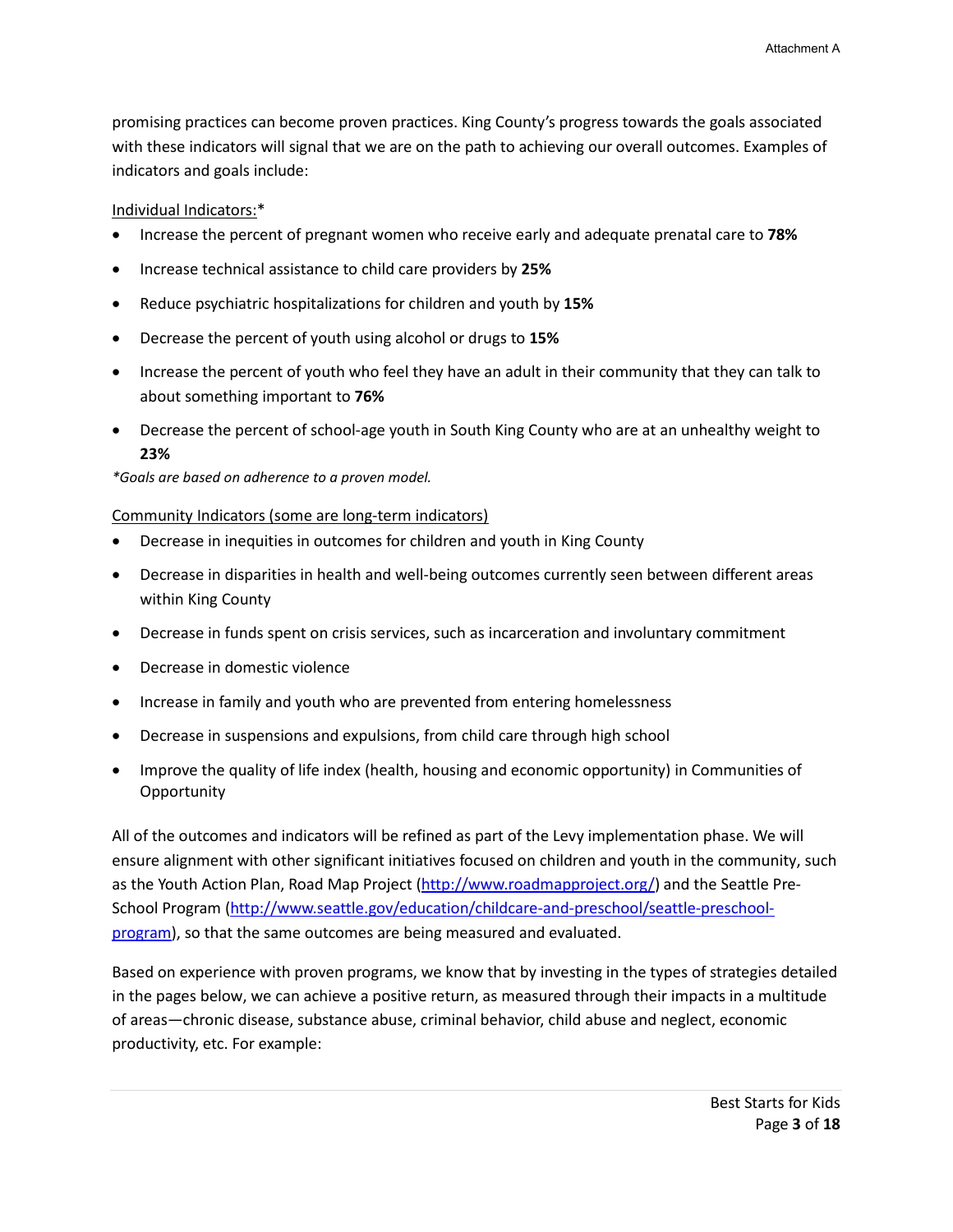- By investing in strategies that support parents and caregivers, we can expect a return of **\$2.77** per dollar invested.
- By investing in strategies that support high-quality childcare, we can expect a return of **\$143.98** per dollar invested.
- By investing in strategies that build resiliency of youth and reduce risky behaviors, we can expect a return of **\$34.76** per dollar invested.
- By investing in strategies that meet the health and behavior needs of youth, we can expect a return of **\$7.09** per dollar invested.
- By investing in strategies that help youth stay connected to their families and communities, we can expect a return of **\$5.04** per dollar invested.
- By investing in strategies that help young adults who have had challenges to successfully transition into adulthood, we can expect a return of **\$3.25** per dollar invested.

### **Funding Details**

Amount: \$58.3 million per year in 2016

- \$392.3 million over six years (levy limit factor of 3% plus new construction), or an average of \$65.4 million per year
- \$0.14 per \$1,000 of assessed value in 2016, costing the average King County homeowner about \$56 per year, or approximately \$4.50 per month
- Distribution: 50% (\$32.7 million annual average) for interventions focused on children age 0-5 35% (\$22.7 million annual average) for interventions focused on children/youth age 5-24 9% (\$6.0 million annual average) for community-level interventions 6% (\$4.0 million annual average) for data, evaluation and infrastructure

The vast majority of Best Starts for Kids funding will be utilized by community-based partners and not the County itself.

# **A. Heavy investment in Children Before Aged 5 Yields the Best Results for Children and Yields the Greatest Return on Investment**

Noble Laureate in economics, Dr. James Heckman, has shown that investment in children, particularly before age five, has the greatest economic return on investment for society.

[\(http://heckmanequation.org/content/resource/investing-our-children-great-returns\)](http://heckmanequation.org/content/resource/investing-our-children-great-returns) He has shown that the basic skills necessary to be ready to learn in school and be successful as an adult—such as selfesteem, motivation, coordination, prioritization, management of incoming information, attention and distraction control are developed by age five before children go to school. According to Dr. Heckman, to ensure that all children are able to achieve their full potential, there must be investment in early childhood development and engagement with the family. (James Heckman, "Going Forward Wisely,"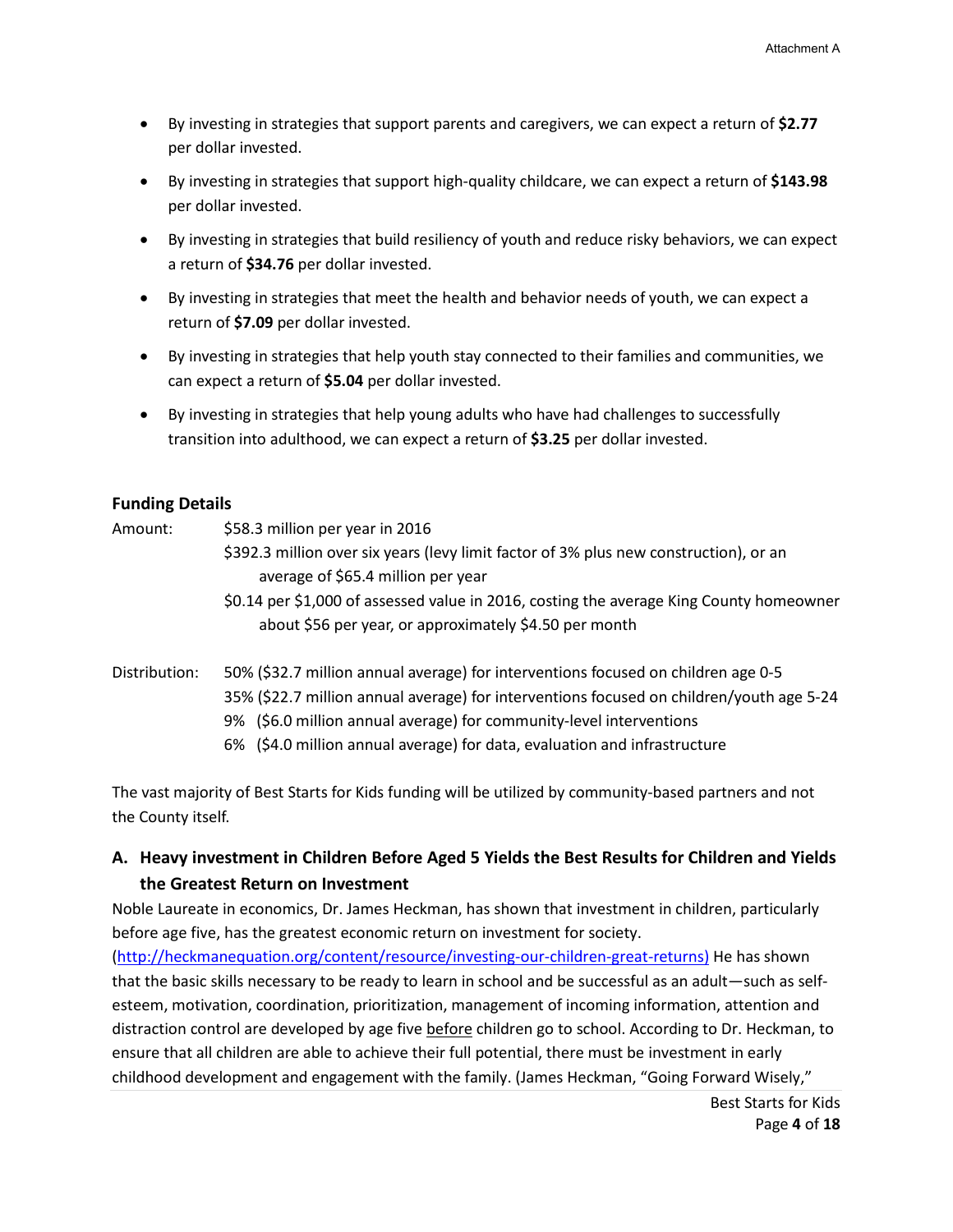White House Summit on Early Education, December 10, 2014. [http://heckmanequation.org/content/white](http://heckmanequation.org/content/white-house-summit-early-education)[house-summit-early-education\)](http://heckmanequation.org/content/white-house-summit-early-education)

Research has also shown that children who have access to quality early development are more likely to achieve later success as adults. Inequities can begin before birth and persist throughout childhood, leaving some children at a disadvantage in life before they have even begun the journey.



- Lack of access to adequate prenatal care in King County can be as much as 1.7 times higher depending on the mom's race—for example, 72% of white mothers receive early and adequate prenatal care compared to 41% of Native Hawaiian/Pacific Islander moms.
	- American Indian, Native Hawaiian and Hispanic students in King County lag the farthest behind in demonstrating kindergarten readiness; the most significant disparity being in math.
	- Infant childcare at licensed childcare centers in King County in 2012 cost Black/African American families more than 40% of their annual median income compared to White families and who spent just over 20% of their median income on infant childcare.

Best Starts for Kids will work to eliminate these inequities. Based on the research, including research developed by the University of Washington Institute for Learning and Brain Sciences [\(http://ilabs.washington.edu\)](http://ilabs.washington.edu/), and promising practices, Best Starts for Kids will invest in the following strategies:

#### **Support Parents and Caregivers by:**

- $\checkmark$  Providing families and caregivers key information and support services during pregnancy and after the child arrives
- $\checkmark$  Providing support resources for parents and caregivers of babies and toddlers when babies and toddlers face challenges
- $\checkmark$  Providing home-based visits for new moms and babies

#### **Cultivate Caregiver Knowledge through:**

- $\checkmark$  Outreach, resource and referral coordination
- $\checkmark$  Providing information in a variety of languages, formats and mediums, including information on what the latest neuroscience is telling us about child development

#### **Support High Quality Childcare (in-home & out of home, licensed & unlicensed) by:**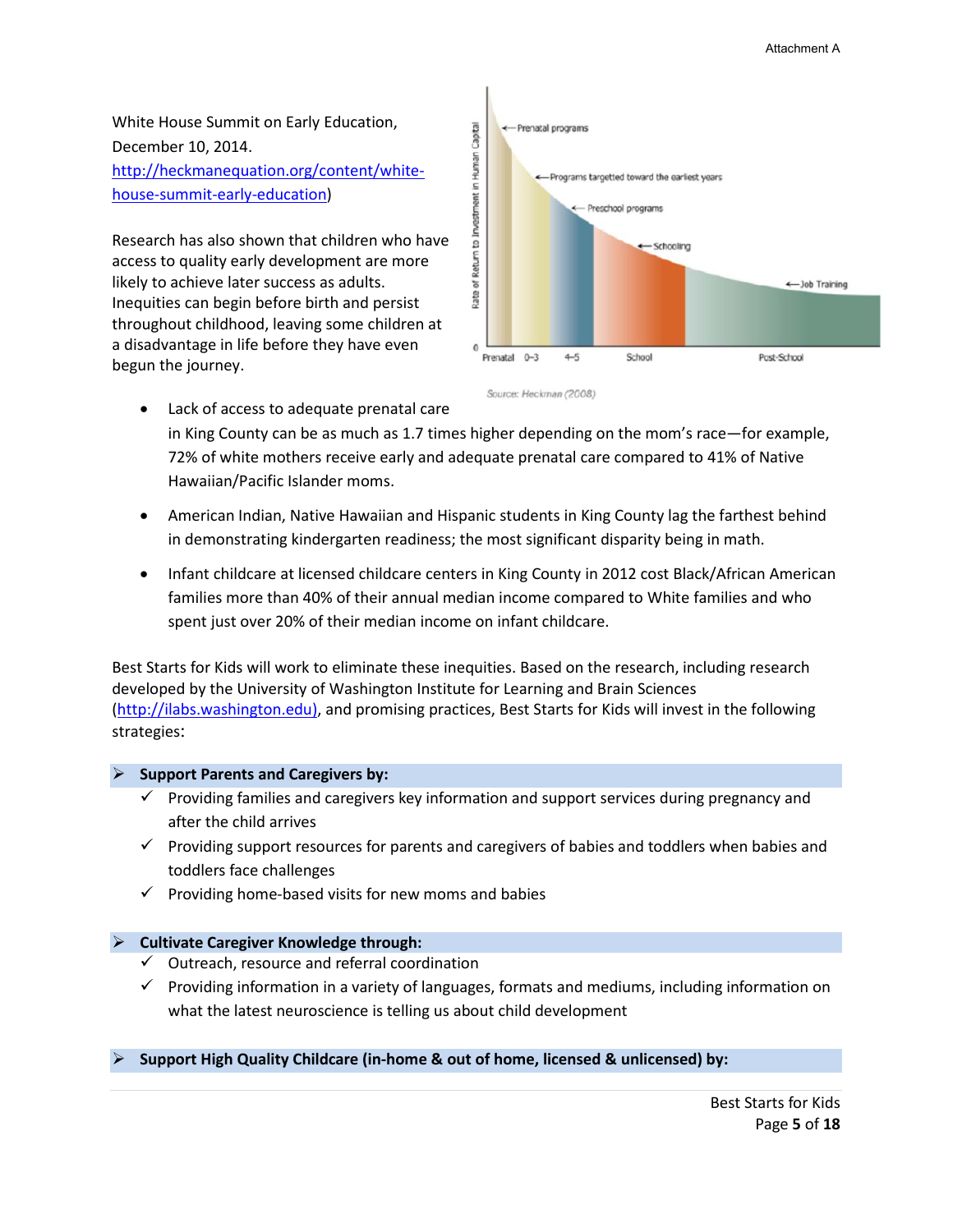- $\checkmark$  Assisting providers in creating positive, healthy and safe childcare environments
- $\checkmark$  Providing training and tools for all childcare providers
- $\checkmark$  Expanding consultation and technical assistance resources for childcare providers, such as mental health and developmental consultations

**Screen Children to Prevent Likely Problems, Intervene Early and Effectively Link to Treatment by:**

- $\checkmark$  Expanding developmental screening to all young children
- $\checkmark$  Identification and early intervention for children who have experienced traumatic stress, including domestic violence or sexual assault
- $\checkmark$  Preventing family homelessness via a flexible fund to help families with young children

### **Investing in Public Health Services**

As part of the supporting parents and caregivers strategy listed above, Best Starts for Kids will stabilize and expand the Nurse Family Partnership Program, Maternal Support Services and Family Planning in King County, through a modest investment. Additional discussion of the impact Best Starts for Kids will have on the Public Health Fund can be found in the "Levy Financial Information Summary" section of this report.

The three examples below illustrate the types of programs that would implement the strategies focused on children age 0-5:

- **Access to prenatal care** prevents low-birth weight babies by screening at-risk mothers and supplementing prenatal care with services to improve birth outcomes. Every year in King County, 1,600 infants (6.4% of births) are born at low birth weight (under 5.5 pounds, or small enough to fit entirely in the palm of your two hands). Babies born too small have higher hospitalization costs and are more likely to have learning deficits well into school and adulthood, including lower educational achievement.
	- o Programs, such as Maternal Support Services, that provide support services to pregnant women have shown to reduce low birth weight in Washington State from 18% to 13.7% for medically high-risk women and from 22.5% to 11.5% for teens. (See: [http://ajph.aphapublications.org/doi/pdf/10.2105/AJPH.88.11.1623\)](http://ajph.aphapublications.org/doi/pdf/10.2105/AJPH.88.11.1623)
	- o The average cost of hospitalization for a low birth weight infant is \$27,500. Without support services for pregnant women, low birth weights that could have been prevented will result in an estimated \$5.3 million in additional hospitalization costs in Washington each year. (See:

[http://www.kingcounty.gov/healthservices/health/personal/~/media/health/publichealth/](http://www.kingcounty.gov/healthservices/health/personal/%7E/media/health/publichealth/documents/locations/MSSFacts.ashx) [documents/locations/MSSFacts.ashx\)](http://www.kingcounty.gov/healthservices/health/personal/%7E/media/health/publichealth/documents/locations/MSSFacts.ashx)

 **Nurses visiting new moms and families** to make sure babies are healthy. One home visiting program, Nurse Family Partnership (NFP), has shown such outcomes as: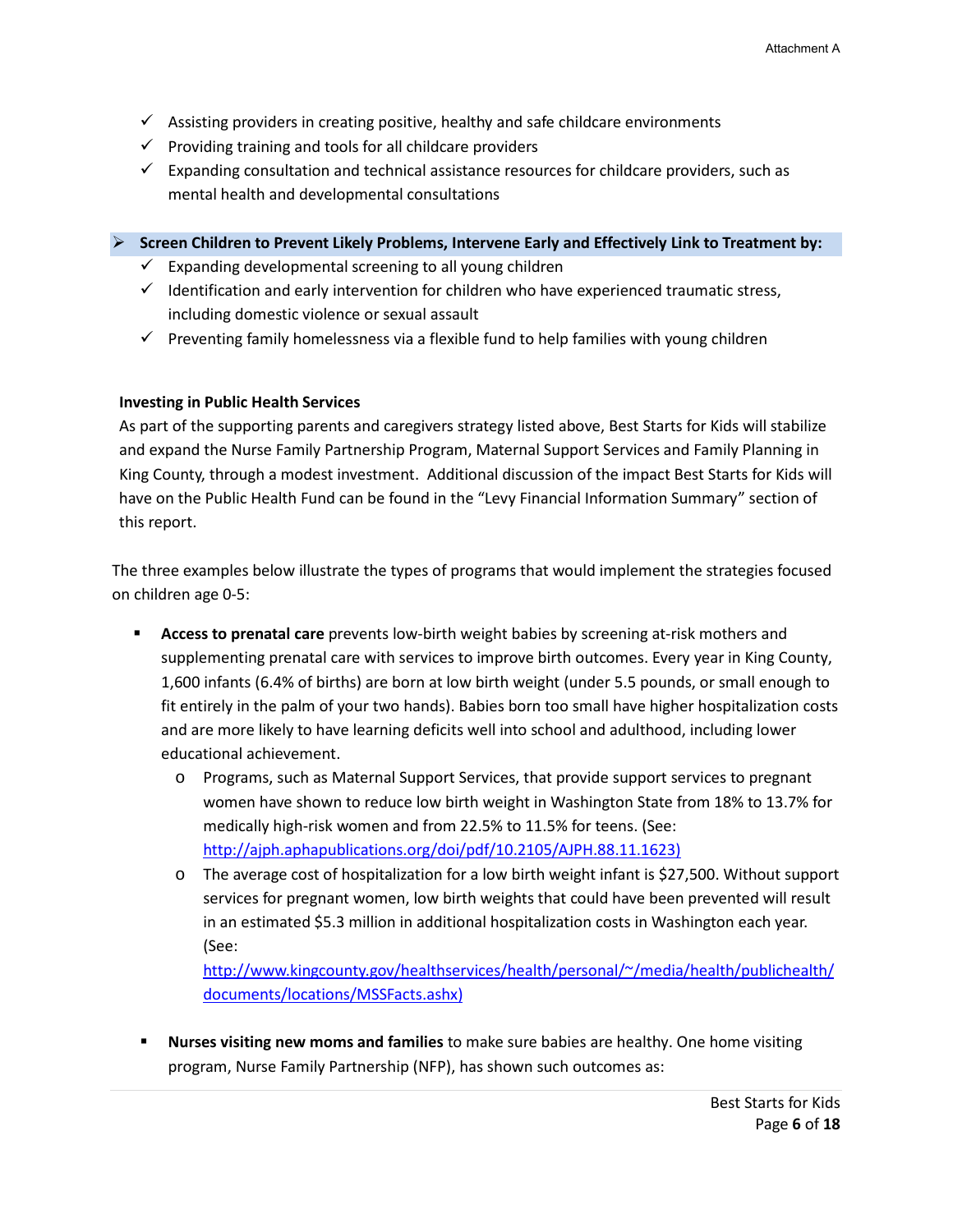- o 59% reduction in child arrests at age 15
- o 61% fewer arrests of the mother
- o 48% reduction in child abuse and neglect
- o 50% reduction in language delays of children at age 21 months
- o 67% reduction in behavioral/intellectual problems at age six
- o 32% fewer unintended subsequent pregnancies
- o 82% increase in months mothers are employed

(See: [http://www.nursefamilypartnership.org/about/fact-sheets\)](http://www.nursefamilypartnership.org/about/fact-sheets)

 **Expand the training and tools available to all child care providers** so all providers are able to address the developmental needs of children. Screenings help identify when a child's development is not progressing at the expected rate, which alerts parents, caretakers and healthcare providers to the need for further assessment. Early intervention for developmental delays in the first five years has been linked with higher performance in reading and math, less grade retention and less need for special education services well into adolescence. In Washington, an estimated 13 percent to 17 percent of children have a developmental delay. Of the nearly one in six children experiencing a delay, only 30 percent are currently identified and connected to available early intervention supports before kindergarten, when it is most effective. Best Starts for Kids can ensure that screening tools are culturally appropriate, available and accessible to all children and their families and caregivers in King County. (See: [http://www.medicalhome.org/4Download/wg\\_devscreen/framework.pdf\)](http://www.medicalhome.org/4Download/wg_devscreen/framework.pdf)

# **B. School Aged Children and Youth—Age 5-24: Intervening Early at Key Developmental Milestones**

Science shows that "non-cognitive abilities (perseverance, motivation, time preference, risk aversion, self-esteem, self-control, preference for leisure) have direct effects on wages, schooling, teenage pregnancy, smoking, crime, performance on achievement tests and many other aspects of social and economic life." (Heckman, James J. *Schools, Skills, and Synapses¸* IZA DP No. 3515 (May 2008) at 28.) The research and brain science shows that many of these traits are developed very early in life—before age five. However, interventions during adolescence are also valuable, though more expensive, because of the malleability of the regions of the brain into the early twenties that govern emotion and selfregulation. (*Id* at 30.) The prevention and intervention strategies for youth age 5-24 will strategically address transition points in the young person's life where problems frequently arise, as well as strategies focused on brain and developmental changes for adolescents.

As with younger children, Best Starts for Kids will follow an approach called "targeted universalism." That is, strategies will target all children and youth, but children and youth who need more intensive services will have more intensive services available to them. This approach will be important in addressing inequities such as: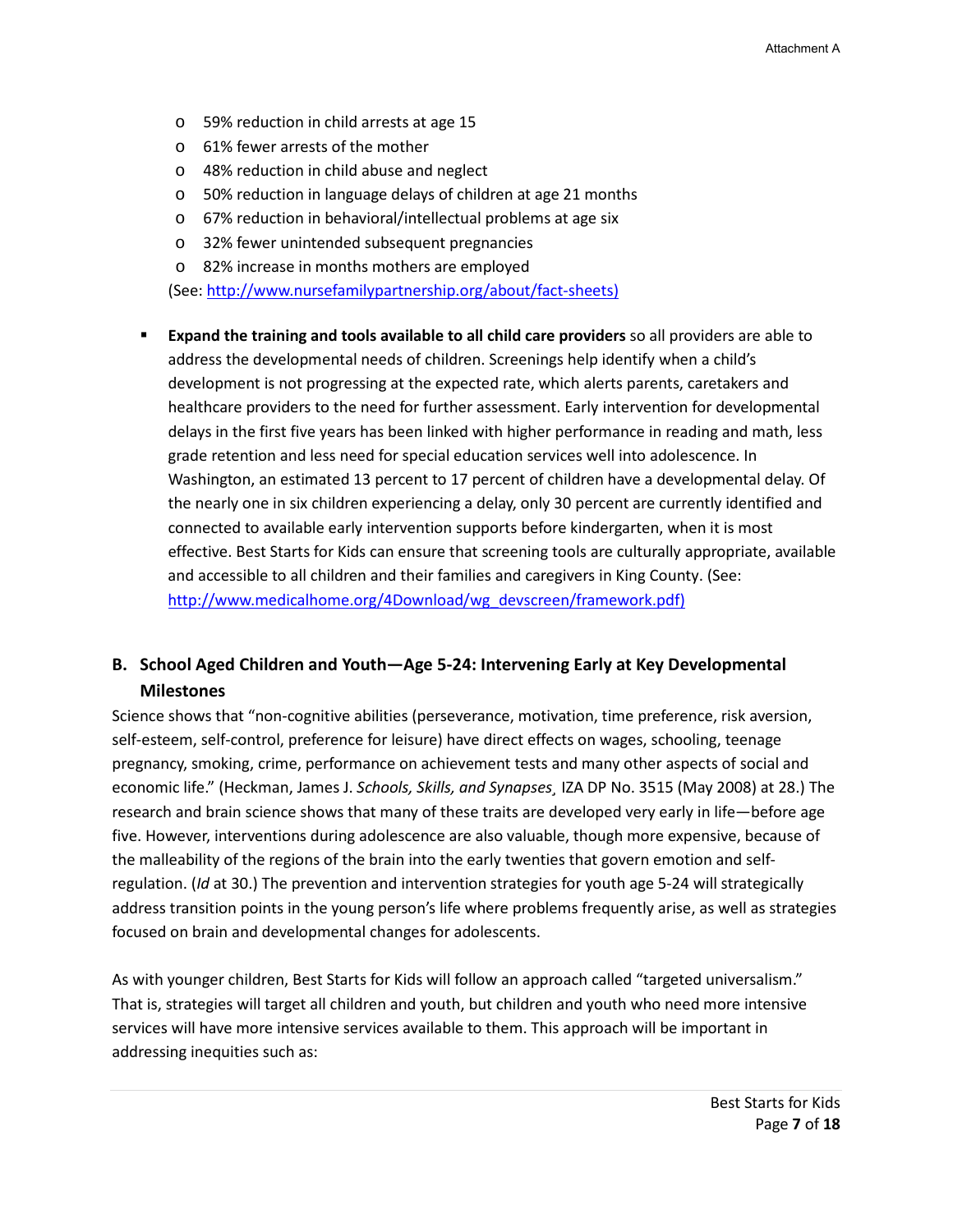- Higher obesity rates of children and youth who do not have access to healthy food or safe places to play
- Higher asthma rates for children who live in housing that is in poor condition
- Higher numbers of African American and Latino youth who are detained in the juvenile justice system

To achieve better outcomes for school-aged children and youth, Best Starts for Kids will invest in the following strategies:

#### **Build resiliency of youth and reduce risky behaviors through:**

- $\checkmark$  Prevention, screening, early intervention and, where needed, treatment, that addresses depression, other mental illnesses, substance use, tobacco use or trauma (such as violence), so that we can prevent youth from becoming "at-risk"
- $\checkmark$  Supports for families if a child does need early intervention or treatment

#### **Meeting the health and behavior needs of youth by:**

- $\checkmark$  Expanding convenient access to preventive health services in schools, such as help managing asthma and screening for sexually transmitted disease
- $\checkmark$  Working to ensure all children and youth are enrolled in healthcare, a proven way to have lasting positive health outcomes for children and youth

#### **Helping youth stay connected to their families and communities through:**

- $\checkmark$  Supports for parents and youth focused on early intervention when a problem arises
- $\checkmark$  Creating healthy and safe environments for youth focusing on where youth spend much of their time, assisting places such as schools, youth programs and community centers to implement best practices and policies that help assure children have access to nutritious food, high quality physical activity and environments that limit exposure to potentially dangerous products and substances
- $\checkmark$  Outreach, resources and referral so that youth, families, caregivers and other caring adults in a young person's life know what resources are available to help them and are able to connect with these resources

#### **Helping young adults who have had challenges successfully transitioning into adulthood by:**

- $\checkmark$  Creating a flexible fund to help youth homelessness
- $\checkmark$  Re-engaging youth who have dropped out of school
- $\checkmark$  Connecting youth to a caring adult and positive peer network

#### **Diversion from the Juvenile Justice System through:**

- $\checkmark$  Prevention programs to avoid incarceration and divert youth from the juvenile justice system
- $\checkmark$  Upstream strategies to address disproportionality in the juvenile justice system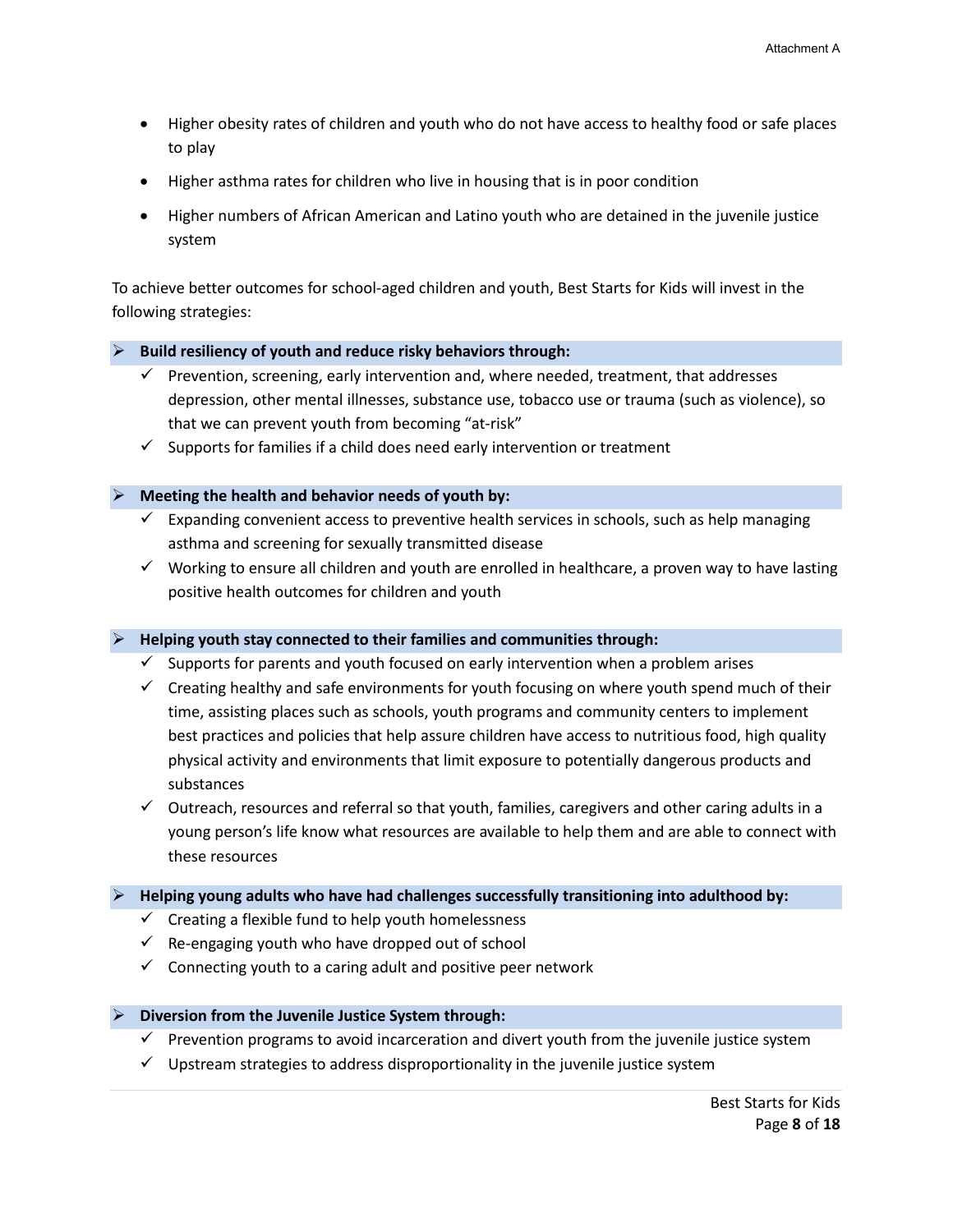The two examples bellow illustrate the types of programs that would implement the strategies above:

- **Screening youth for early onset of mental illness.** According to the American Academy of Child and Adolescent Psychiatry, nearly half of all diagnosable mental illnesses show symptoms by age 14 and 75 percent begin by the age of 24, yet only one in five adolescents between 12-17 years old receives treatment or counseling.When left untreated, these disorders can lead to tragic and costly consequences, such as substance abuse, school dropout, involvement with law enforcement and suicide.
	- o A Portland program called Early Detection and Intervention for the Prevention of Psychosis (EDIPPP) showed that after implementation of this program, psychiatric hospitalizations for youth were reduced by 26% with a cost savings to the community of \$2.1 million annually. (See: [http://www.medscape.org/viewarticle/418617\)](http://www.medscape.org/viewarticle/418617)
- **Working with schools and youth programs to promote healthy eating and active living.** Too many young people in our county are living at an unhealthy weight—30 percent—leading to early onset of heart disease and diabetes. Many lack access to affordable healthy food and opportunities to be physically active.
	- o In King County, a 17% decline in youth obesity was documented after Public Health– Seattle & King County partnered with schools and community organizations to implement a two year Communities Putting Prevention to Work obesity prevention initiative ending in 2012. (See: [http://www.cdc.gov/mmwr/preview/mmwrhtml/mm6307a4.htm\)](http://www.cdc.gov/mmwr/preview/mmwrhtml/mm6307a4.htm)

# **C. Communities of Opportunity: Investing in Communities and Leveraging Philanthropic Funds for King County Communities**

The latest research shows that the place where a child grows up has a tremendous impact on a child's success and in many cases a child's zip code is a better predictor of their future health and well-being than their DNA code. Children are more likely to succeed and live longer, more productive lives if they have the opportunity to live in communities that have strong social networks, are free from violence, provide convenient access to healthy, affordable food, offer access to job opportunities and high quality, affordable housing, support drug and tobacco free living, and offer opportunities for physical activity. (See: [http://www.whatworksforamerica.org/pdf/lavizzo-mourey.pdf;](http://www.whatworksforamerica.org/pdf/lavizzo-mourey.pdf) an[d Time to Act: Investing in the](http://www.rwjf.org/en/library/research/2014/01/recommendations-from-the-rwjf-commission-to-build-a-healthier-am.html)  [Health of Our Children and Our Communities\)](http://www.rwjf.org/en/library/research/2014/01/recommendations-from-the-rwjf-commission-to-build-a-healthier-am.html).

Significant portions of the County have been left behind as demographics have shifted. Our region now experiences some of the greatest inequities among large U.S. metropolitan areas. Analysis of key health and social indicators by census tract in King County has revealed these stark disparities. For example, life expectancy ranges from 74 years in the lowest decile census tracts to 87 years in the highest; smoking ranges from 5 percent to 20 percent; frequent mental distress ranges from 4 percent to 14 percent; and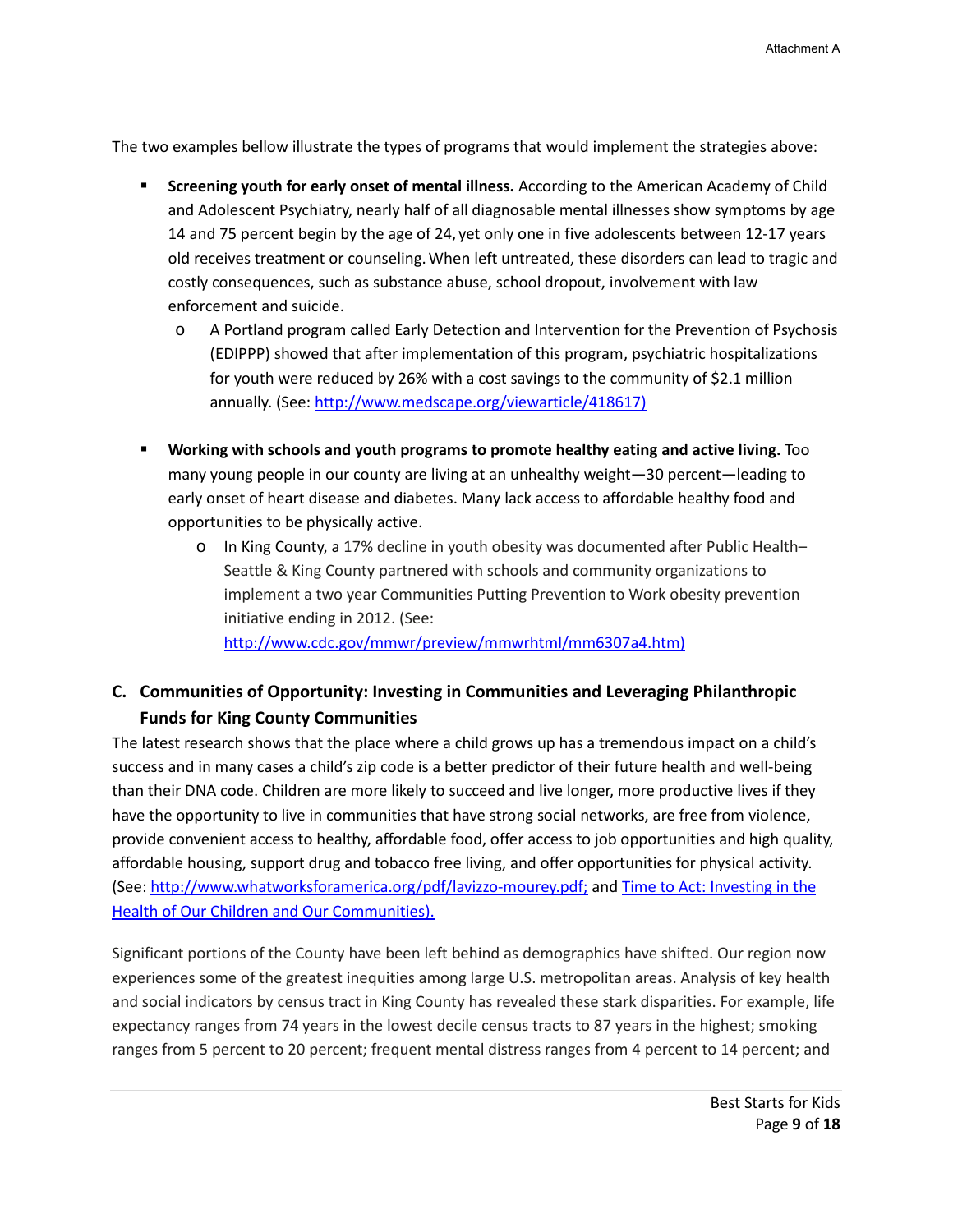unemployment ranges from 3 percent to 13 percent. (See: King County Health Profile at [http://www.kingcounty.gov/healthservices/health/data.aspx\)](http://www.kingcounty.gov/healthservices/health/data.aspx)

Best Starts for Kids Communities of Opportunity funding will work to address these inequities at the community level, complementing the investments for children and youth described in the earlier sections. It will improve children's futures by investing in place-based community partnerships that will design and carry out evidence-supported strategies to create safe and healthy neighborhoods, and improve outcomes in health, housing, and economic opportunity.

King County, in partnership with The Seattle Foundation, has already funded community-designed "go first" partnerships in three initial places: White Center/North Highline, SeaTac/Tukwila and Seattle's Rainier Valley. (For more information, see:

[http://www.kingcounty.gov/exec/HHStransformation/coo.aspx\)](http://www.kingcounty.gov/exec/HHStransformation/coo.aspx)

Best Starts for Kids will expand the Communities of Opportunity partnership, by creating opportunities for even more communities and neighborhoods to participate and by leveraging additional philanthropic funding.

*How* Communities of Opportunity mobilizes specific communities and neighborhoods to support changes to improve conditions for children and families is important because it has been proven that giving communities the power to make changes is the way to make sustainable change. Government parachuting in with programs that it has decided upon is the old model that does not produce optimal results. *What* specific strategies are carried out in a given neighborhood or community will be informed by evidence about what works.

- **Communities of Opportunity will increase opportunities for all children and youth to live in a healthy community environment:** 
	- $\checkmark$  Creating opportunities for residents—including youth, families and elders—to engage and participate in efforts to improve the physical and social conditions of their community
	- $\checkmark$  Supporting and enabling work to happen collaboratively within and across sectors by focusing on a common, results-driven agenda
	- $\checkmark$  Identifying and increasing the capacity of groups (community organizations, neighborhood groups, etc.) that are focused on improving community conditions
	- $\checkmark$  Collecting, analyzing and using data for measuring progress, learning and accountability; measuring the effects of the strategies that are carried out
	- $\checkmark$  Creating mechanisms for all place-based initiatives in King County to share information and learnings with each other, and to access information on best practices, proven strategies and resources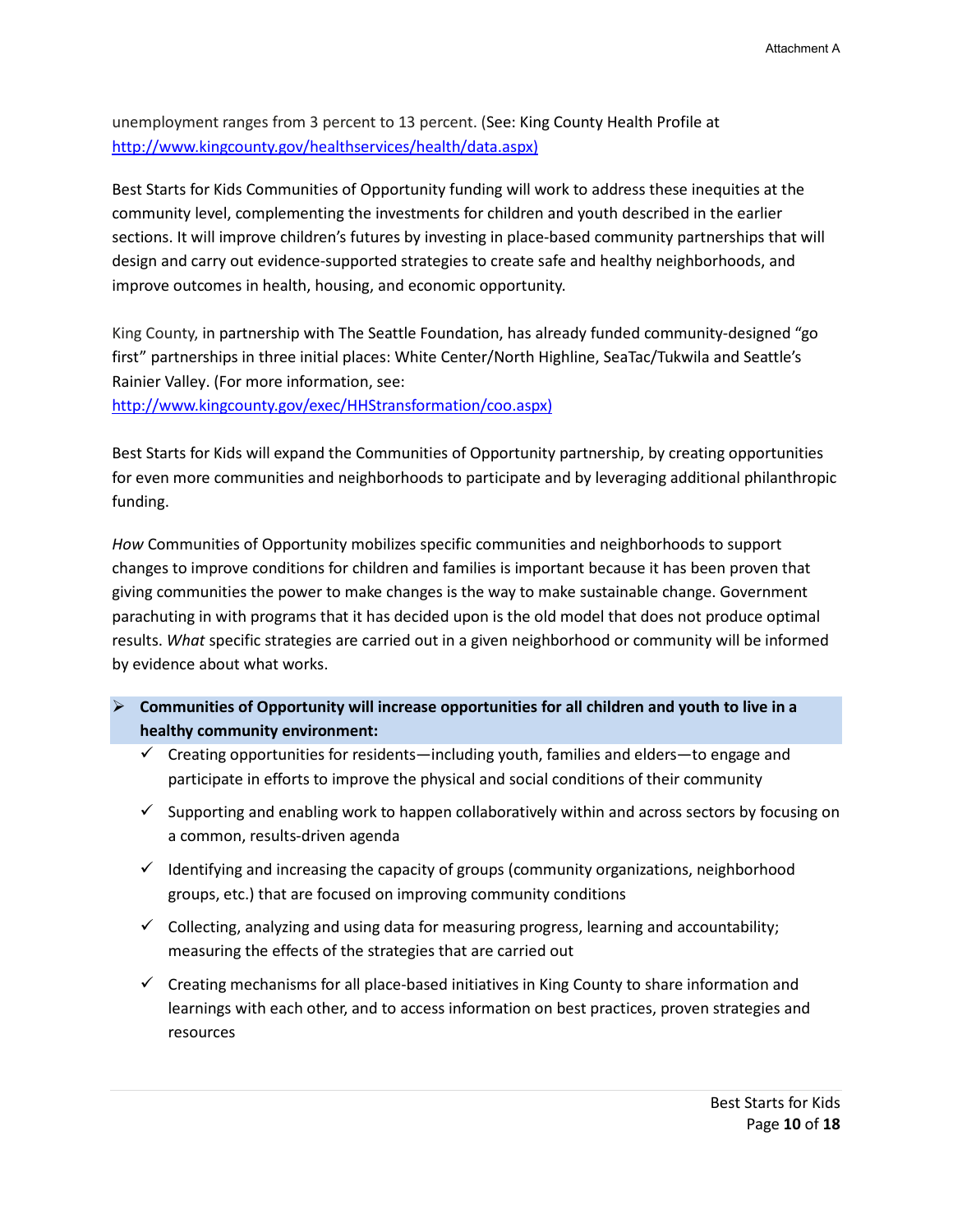**What kinds of strategies will be carried out to help assure that all children and youth have opportunities to live in safe, health-promoting environments:**

While strategies and solutions will differ from community to community depending on the results they have prioritized, examples of the kinds of evidence-informed strategies that communities might agree to carry out include:

- $\checkmark$  Creating more opportunities for physical activity in the community such as street designs that support walking and biking; establishing safe routes to school; and creating better access to recreation facilities and programs
- $\checkmark$  Implementing a comprehensive community approach to increasing access to healthy and affordable food, particularly in low income communities—through strategies such as increasing the amount of local fruits and vegetables available through local food banks or nutrition incentive programs through local farmers markets, farm stands, and retailers—activities that can have the added benefit of boosting the local food economy and promoting local jobs
- $\checkmark$  Taking steps to address substandard housing that can contribute to a wide range of problems for residents, such as asthma and injuries

Communities of Opportunity will establish a process for additional neighborhoods and communities to apply to join the initiative. Selected applicants could access funding for developing their results-driven agenda and for carrying out strategies. Funding will also support technical assistance, data analysis, measurement functions, and policy and system change initiatives that cut across a given place.

### **D. Immediate Investment In Homeless Prevention for Homeless Families & Youth**

During the planning process, which will take place in the first part of 2016, the first half of the year property tax collections will have come in (approximately \$29 million). Executive Constantine proposes a transparent and strategic way to invest the first half 2016 collections. Specifically, \$16 million will create an initiative to prevent families and youth from becoming homeless (described below), \$3 million will be competitively bid out in early 2016 for additional scientific research to expand King County's knowledge of what prevention strategies will lead to King County children to reaching their full potential, and \$10 million will be deposited into required reserves.

The family and youth homeless prevention initiative will be modeled on the highly successful Housing First Pilot funded by the Bill and Melinda Gates Foundation and implemented by organizations serving survivors of domestic violence—because domestic violence is the leading cause of family homelessness. In this Pilot, survivors identify what they need to remain stably housed, including solutions, such as paying for a month of childcare while a mother goes back to work and waits to receive her first paycheck. The results show that client-centered solutions with flexible funds have better results, more dignity for the person seeking help, and are cheaper than the usual menu of assistance options offered. The average cost of this program to prevent homelessness was \$1,250 as compared to \$6,000 for a year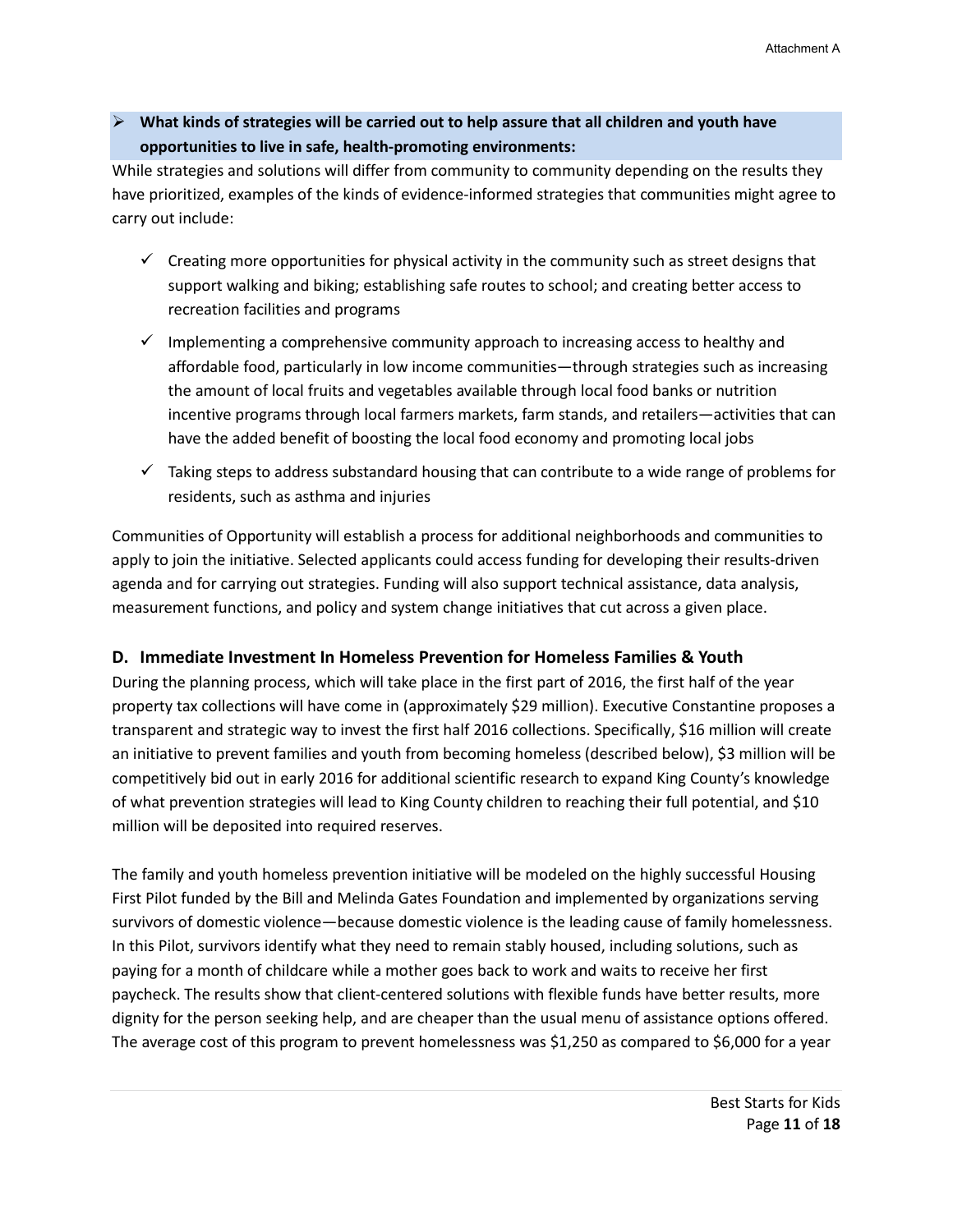in shelter. (See Washington State Coalition Against Domestic Violence Website: [http://wscadv2.org/projects.cfm?aid=1bfef8e9-c29b-57e0-877e65883ece51fe\)](http://wscadv2.org/projects.cfm?aid=1bfef8e9-c29b-57e0-877e65883ece51fe)

### **E. Data, Evaluation and Infrastructure**

In order to ensure that outcomes are met and residents of King County experience a high return on their investment in Best Starts for Kids, sufficient resources must be dedicated to administering and evaluating the difference Best Starts for Kids is making in our community and creating learning and feedback loops for continuous improvement. Best Starts for Kids' success will be dependent on ensuring King County implements high-quality, culturally responsive strategies; using innovation, data and science to inform investments; engaging neighborhoods, policymakers, schools and other partners in creating change; and aligning work with other efforts for an even greater impact.

Best Starts for Kids will have a specific focus on partnering with and supporting small culturally and ethnically specific agencies to generate and evaluate the data necessary to move promising approaches to evidence based practices. As with all strategies, there needs to be opportunities to take risks on new approaches. Not all approaches will be successful; however, the goal of Best Starts for Kids' evaluation will be to figure out which approaches are most successful and how approaches that are not successful can be changed or if they should be discontinued.

#### **Governance**

The Youth Action Plan Task Force has recommended that the County establish an advisory body that can assist the King County Executive and Council as they consider outcomes, policies, and investments for children and families and youth and young adults. This advisory body should be the advisory board for Best Starts for Kids, except for the portion of the Levy focused on Communities of Opportunity. The Communities of Opportunity Interim Governance Group—a diverse group of community leaders, The Seattle Foundation and King County staff—will advise on the Communities of Opportunity portion of the Levy. The King County Department of Community and Human Services will be responsible for financial and reporting accountability.

#### **How this Proposal Was Developed**

King County staff undertook a review of prevention-oriented science research from numerous vantage points, focusing on inequities and challenges such as mental illness and substance abuse, chronic disease, child abuse and neglect, homelessness, justice system involvement, unemployment, violence and injuries, and workforce skill gaps. County staff worked with three advisory groups and consulted with several other key groups focused on children and youth in King County. The three advisory groups were the Best Starts for Kids Advisory Group, the Youth Action Plan Task Force and the Health & Human Services Transformation Advising Partners Group. The names of the group members are listed in Appendix A. In addition, County staff consulted with the King County Alliance for Human Services and the Youth Development Executive Directors.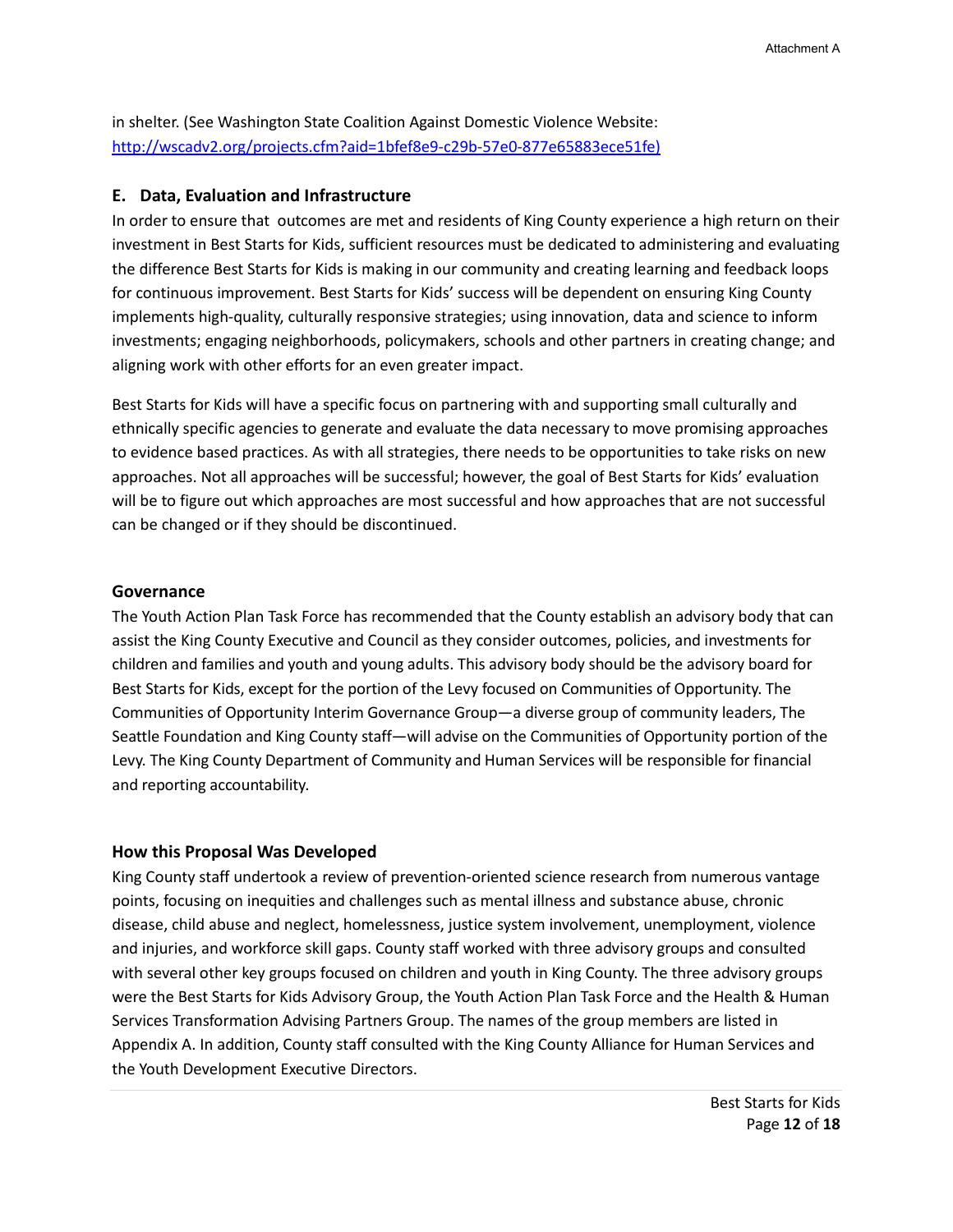### **Levy Financial Information Summary**

#### *Levy Revenue Assumptions*

The proposed Best Starts for Kids Levy includes the following assumptions:

- The initial levy is planned for six years, from 2016-2021
- 2016 levy rate will be \$0.14 per \$1,000 Assessed Value (AV)
- 2016 levy revenue will be approximately \$58.3 M
- The levy limit factor will be 3% plus new construction. Estimated total revenue over the life of the levy is \$392.3 M (an average of \$65.4 M per year).
- A levy of \$0.14/\$1,000 of AV would cost the average King County homeowner about \$56 per year or approximately \$4.50 per month.

#### *Levy Use Details*

Exhibit 1 illustrates the approximate portfolio for the entire six-year levy. It is organized into the major categories described in the strategy overview.



#### **Exhibit 1: Levy Expenditure Summary by Category (2016-2021 Total)**

# **1. Prenatal and Early Childhood (Age 0 to 5)**

- a. New and Expanded Prenatal & Early Childhood Services
- b. Investment in Current Public Health Prenatal & Early Childhood Services
- **2. School Aged Children and Youth (Age 5 to 24)**
- **3. Communities of Opportunity**
- **4. Data, Evaluation, and Infrastructure**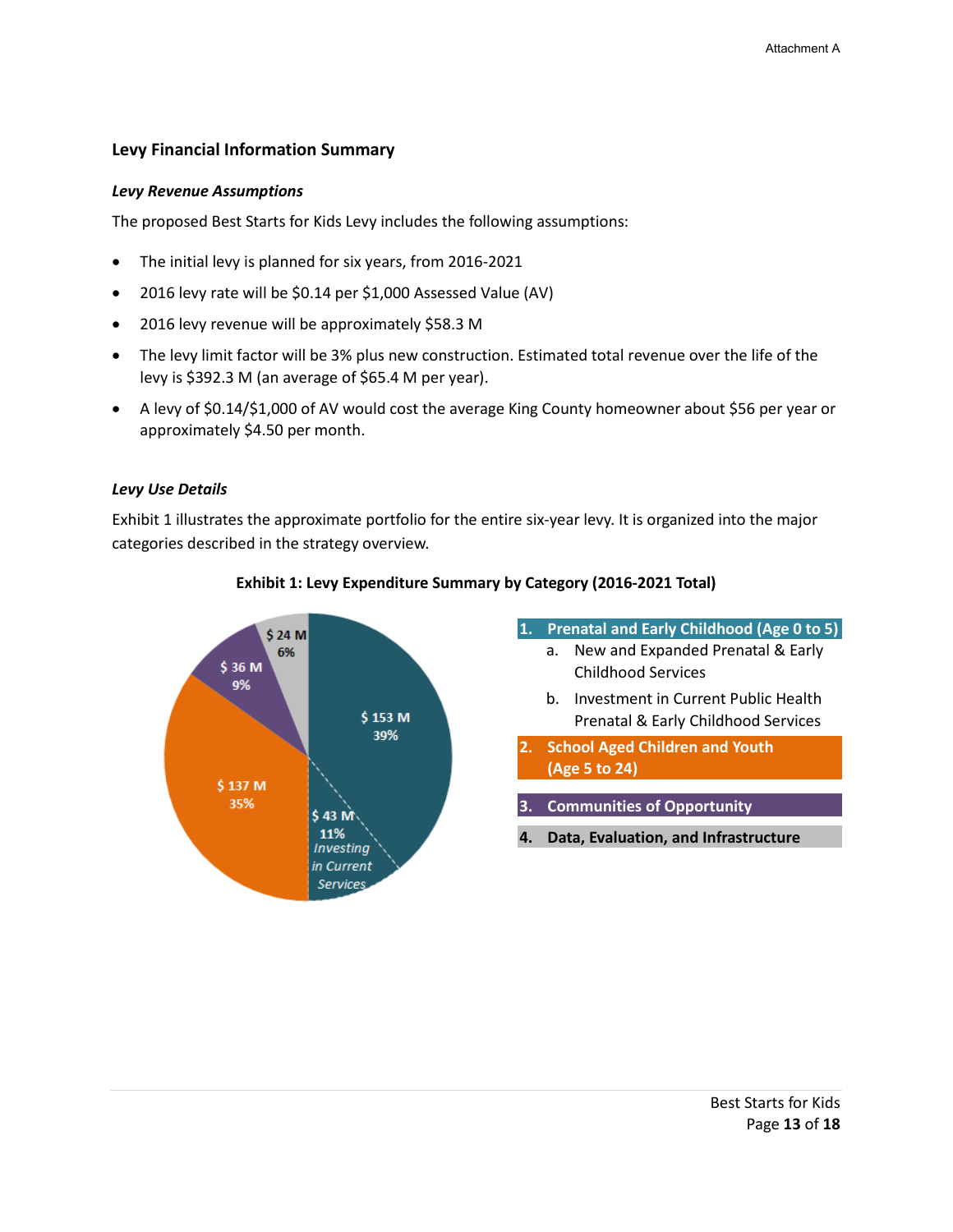- The largest component over the life of the levy is Prenatal and Early Childhood Strategies (50%).
	- o About 11% of the total levy would be dedicated to preserving existing public health services that serve this population, including Maternal Child Support Services (MSS), Special Supplemental Nutrition Program for Women, Infants, and Children (WIC), family planning services, and Nurse Family Partnership (NFP).
	- o About 39% of the total levy would go toward new or expanded Prenatal and Early Childhood services
- 35% of levy revenues would be spent on new or expanded programs for school-aged children and youth
- 9% of levy revenue would provide support for expanding Communities of Opportunity.
- 6% of the levy would go toward evaluation, data collection and improving the delivery of services and programs for children, youth and their communities.

### *Levy Reserve*

The proposed levy includes a reserve equal to 60 days (two months) of levy revenue. The purpose of this reserve is to provide a stabilizing cash flow in case the levy is not renewed after 2021. This reserve would be used to pay for necessary costs related to shutting down the levy program, such as transition activities, unemployment costs, and other required expenditures.

The levy reserve is not designed to cover unanticipated increases in costs or decreases in revenue compared to forecasts. In those scenarios, King County would evaluate and adjust expenditures as to constrain spending within available revenues.

### *Levy Impact on Public Health—Seattle & King County*

The Best Starts for Kids levy proposal includes \$43 million (11% of levy) in funding to sustain a limited number of current Public Health—Seattle & King County (PHSKC) services. These services include maternity support (MSS), Nurse Family Partnership (NFP) and family planning for King County residents. The addition of levy dollars to current PHSKC resources is expected to provide sufficient funding to sustain current operations of these programs through 2021 by funding the projected gap between expenditures and resources of this limited program set. The levy proposal does not include sufficient funding to fully bridge the projected financial gap in the Public Health Fund.

This section outlines the current Public Health Fund financial situation and the expected impact of the BSK levy on the Public Health Fund.

### **Current and Projected Public Health Fund Financial Situation**

The Public Health Fund with a biennial budget of \$332 million includes Community Health Services (CHS), Prevention, the Medical Examiner's Office, and several other services. Community Health Services, which includes MSS/WIC, NFP, and Family Planning, as well as other community-based services comprise approximately 65% of the fund. Based on March 2015 projections, which assumes current operations and resources, the Public Health fund is expected to end the 2015/2016 biennium with a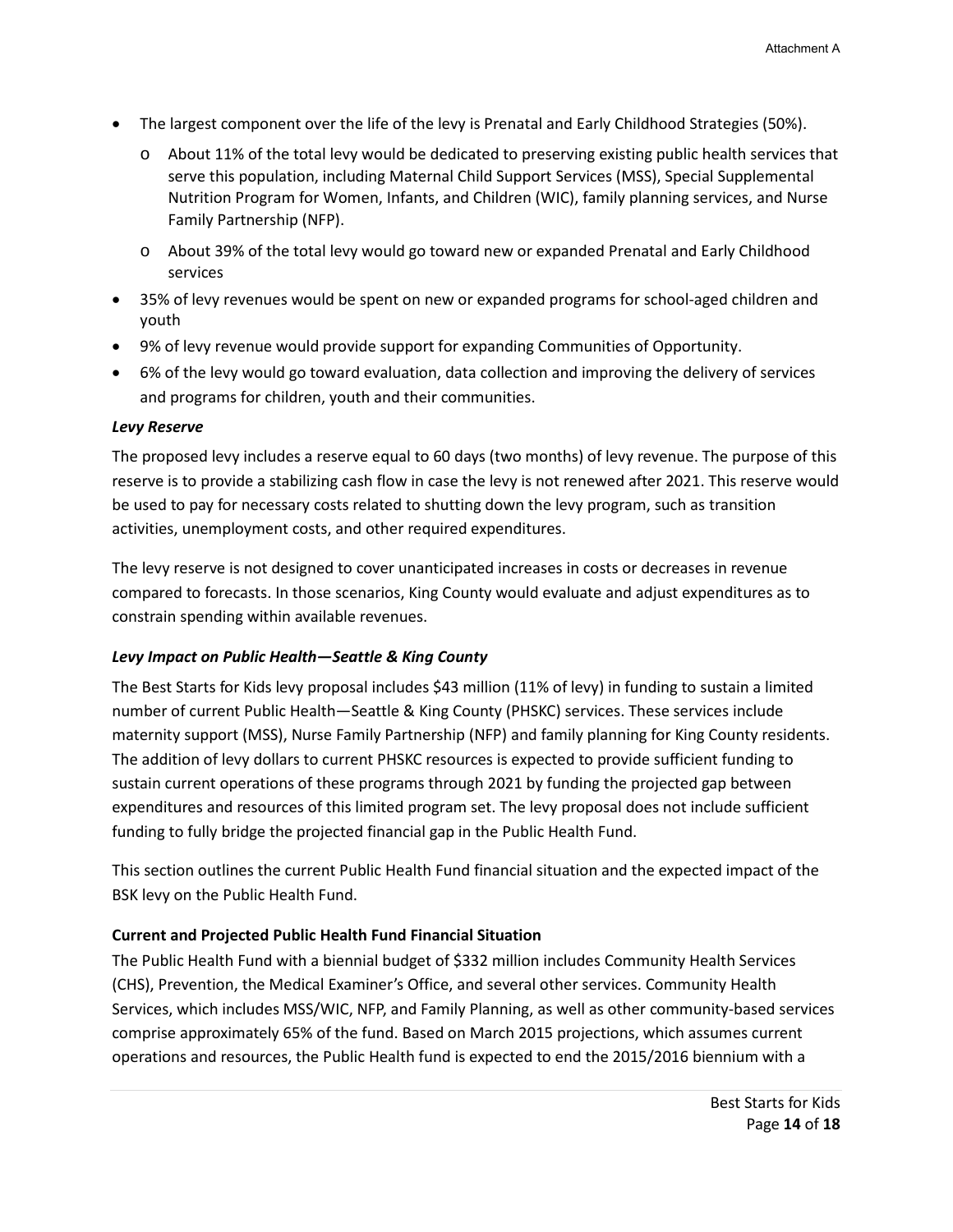deficit of \$7 million.<sup>[1](#page-17-0)</sup> This outlook assumes no further degradation in State, Federal or local revenue and that services and expenditures will be in line with the adopted 2015/16 budget. Potential additional revenues from the proposed BSK levy are not included in the 2015/2016 projected gap.

On an ongoing basis, the Public Health fund is projected to run a growing financial gap in 2017/2018 and beyond. This projected imbalance is the result of program revenues growing at a lower rate than expenditures. The projected operating imbalance from 2016 to 2021 is approximately \$68 million. The majority of this imbalance (86%, or \$59 million) is in the Community Health Services Division (CHS) and the operations of public health clinics. The projected funding gap over the six-year period of \$68 million is in addition to the \$7 million deficit that has already been accumulated by the Public Health fund for a total projected gap of \$75 million through 2021.

#### **Financial Implications of the BSK Levy on the Public Health Fund**

 $\overline{\phantom{a}}$ 

Based on current projections, the BSK levy would address a portion of, but not the entire, Public Health Fund projected gap. Specifically, the levy would provide approximately \$43 million to support existing programs serving women and children including MSS/WIC, family planning, and NFP at 2014 service levels from 2016 to 2021.

The BSK levy does not provide funding to sustain all services in the Public Health Fund. In order to balance the fund and build to minimum reserve levels, there will need to be new revenue sources or eliminations or reductions to programs. While Public Health is simultaneously working to find operational efficiencies, these are not expected to create substantial enough savings to balance the fund.

| 2016-2021 Gap Estimates         | <b>Baseline (w/o BSK)</b> | <b>BSK Revenues</b> | <b>Gap with BSK</b> |
|---------------------------------|---------------------------|---------------------|---------------------|
| MCH services <sup>3</sup>       | \$42.8 M                  | \$42.8 M            | S -                 |
| All other CHS Programs          | \$16.3 <sub>M</sub>       |                     | \$16.3 <sub>M</sub> |
| <b>Subtotal all CHS</b>         | \$59.0 <sub>M</sub>       | \$42.8 <sub>M</sub> | \$16.3 <sub>M</sub> |
| Remainder of Public Health Fund | \$9.3 M                   |                     | \$9.3 <sub>M</sub>  |
| <b>Total Public Health Fund</b> | \$68.4 M                  | \$42.8 <sub>M</sub> | \$25.6 M            |

The following table summarizes Public Health's projected gap between revenues and expenditures over the 6-year levy period ([2](#page-17-1)016-2021).<sup>2</sup>

<span id="page-17-0"></span> $1$  The 2015/2016 adopted Public Health fund budget did not include reserves that would be consistent with adopted Council financial policies due to funding constraints. In order to meet recommended reserve levels, the Public Health fund would need approximately \$11M in fund balance at the end of 2016. Additional factors that could impact the projected deficit by the end of 2016 include revenue from Medicaid back payments and expenditures to address a federal audit of the Ryan White HIV/AIDS Program.

<span id="page-17-1"></span> $2$  Please note that this table does not include the current \$7 million deficit already accumulated by the public health fund.

<span id="page-17-2"></span> $3$  MCH services includes: MSS, WIC, NFP, Health Educators, Family Planning. This amount includes both current services (\$37.4 M) and restoration of 2014 levels of service for NFP and Health Educators (\$5.4 M) that were cut in the adopted 15/16 budget.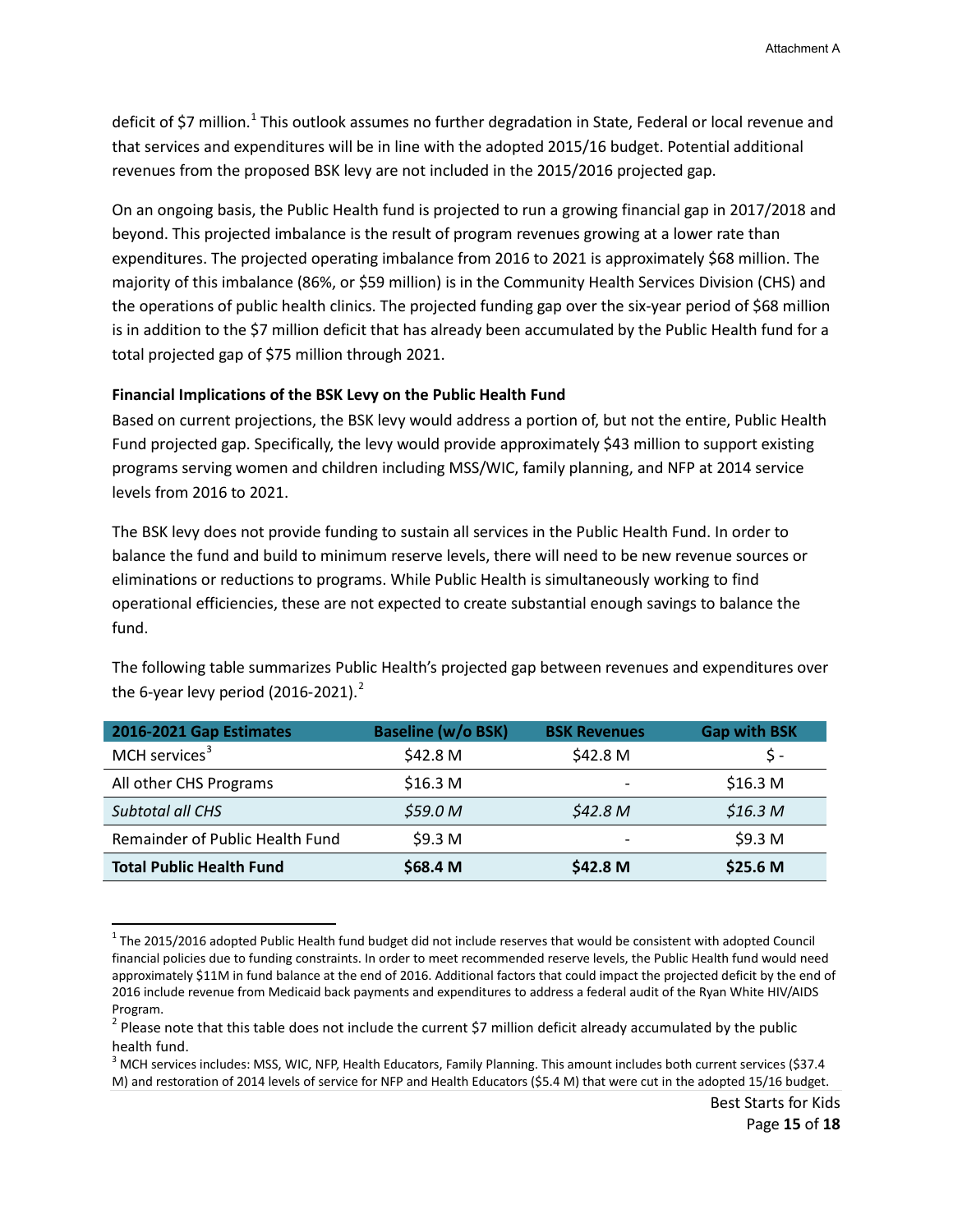# Best Starts for Kids **APPENDIX A**

### *Best Starts for Kids Advisory Group*

Jackie and Mike Bezos Bezos Family Foundation

David Bley Bill & Melinda Gates Foundation

Justice Bobbe Bridge Center for Children & Youth Justice

Michael Brown The Seattle Foundation

Ben Danielson Seattle Children's Odessa Brown Children's Clinic

Susan Enfield Highline School District

Jon Fine United Way of King County

Howie Frumkin University of Washington School of Public Health

Jon Gould Children's Alliance

Mike Heinisch Kent Youth & Family Services

David Johnson Navos Mental Health **Solutions** 

Ed Marcuse University of Washington Department of Pediatrics

Mary McWilliams Seattle Metropolitan Chamber of Commerce

Tony Mestres The Seattle Foundation

Stephen Norman King County Housing Authority

Sarah Roseberry Lytle University of Washington Institute for Learning and Brain Sciences (ILABS)

Mary Jean Ryan Community Center for Education and Results

Mimi Siegel Kindering

Sam Whiting Thrive Washington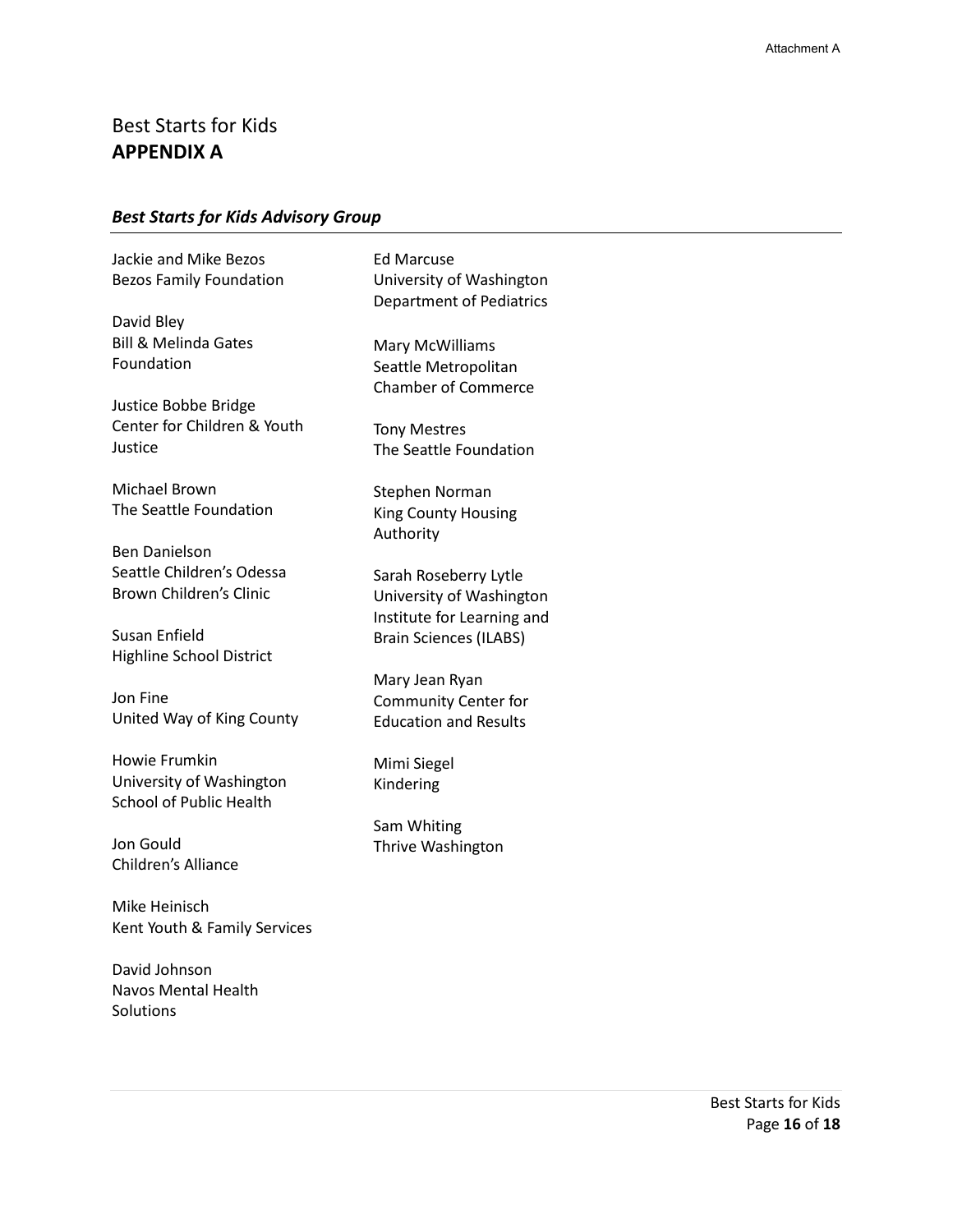### *Youth Action Plan Task Force*

Janis Avery Treehouse

Justice Bobbe Bridge Center for Children & Youth Justice

Rochelle Clayton Strunk Encompass

Darryl Cook City of Seattle

Calvin Lyons Boys & Girls Clubs of King County

Deanna Dawson Sound Cities Association

Rod Dembowski King County Councilmember

Darryck Dwelle Salvation Army Eastside Corps

Mahnaz Eshetu Refugee Women's Alliance

Melinda Giovengo YouthCare

Beratta Gomillion Center for Human Services

Kelly Goodsell Puget Sound Education Service District

Mike Heinisch Kent Youth & Family Services Katie Hong Raikes Foundation

Shomari Jones Bellevue School District

Miguel Maestas El Centro de la Raza

Leesa Manion King County Prosecuting Attorney's Office

Terry Pottmeyer Friends of Youth

Mark Putnam Committee to End Homelessness

Adrienne Quinn King County Dept. of Community & Human Services

Judge Wesley Saint Clair King County Superior Court

Terry Smith City of Bellevue

Sorya Svy SafeFutures Youth Center

Sheriff John Urquhart King County Sheriff's Office

Sam Whiting Thrive Washington